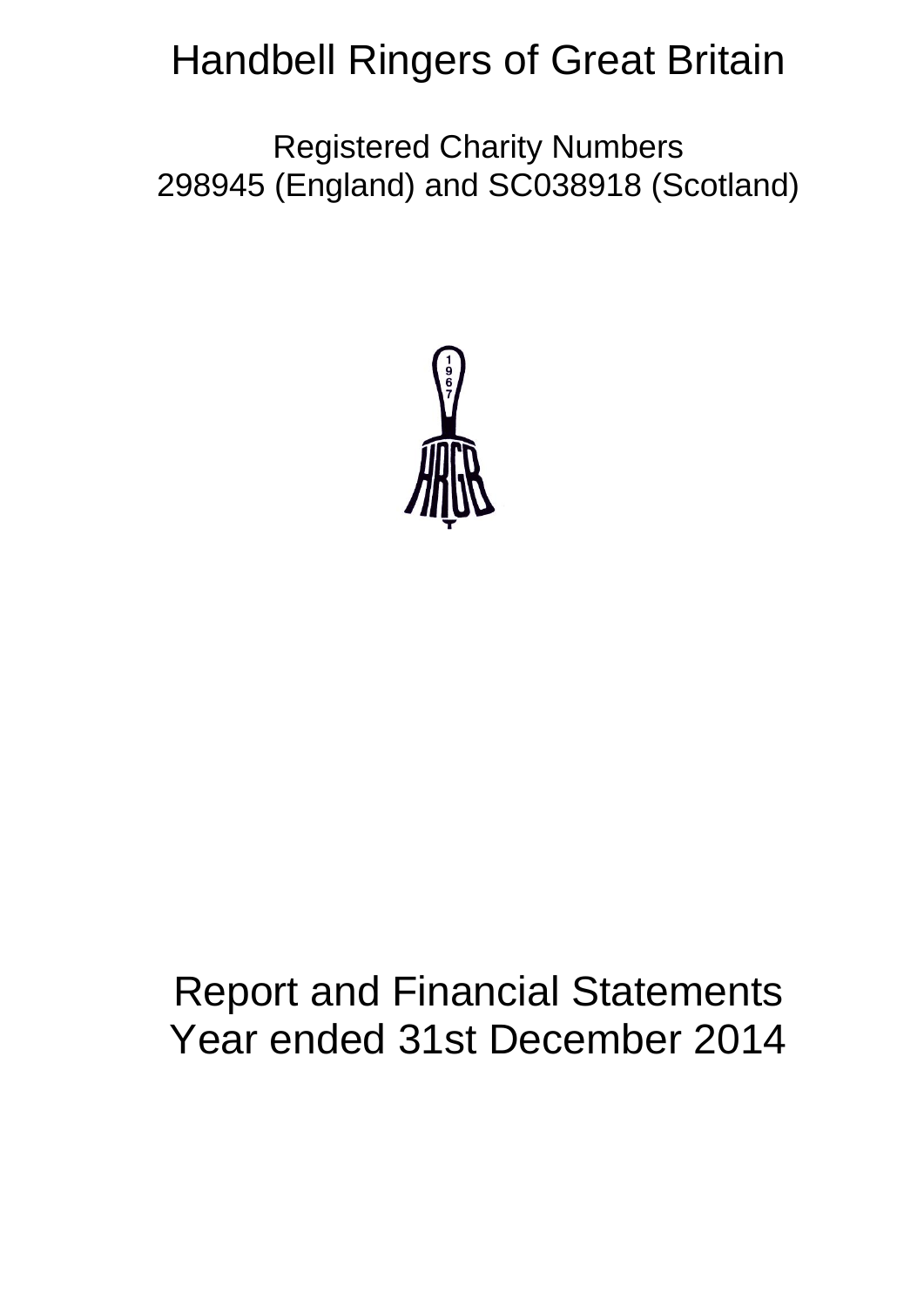## **CONTENTS**

|                                                                                       | Page      |
|---------------------------------------------------------------------------------------|-----------|
| Trustees' Report for the Year Ended 31 December 2014                                  | $3 - 8$   |
| <b>Group Statement of Financial Activities</b><br>for the year ended 31 December 2014 | $9 - 11$  |
| Balance Sheet as at 31 December 2014                                                  | $12 \,$   |
| Notes forming part of the financial statements                                        | $13 - 21$ |
| Independent Examiner's Report                                                         | 22        |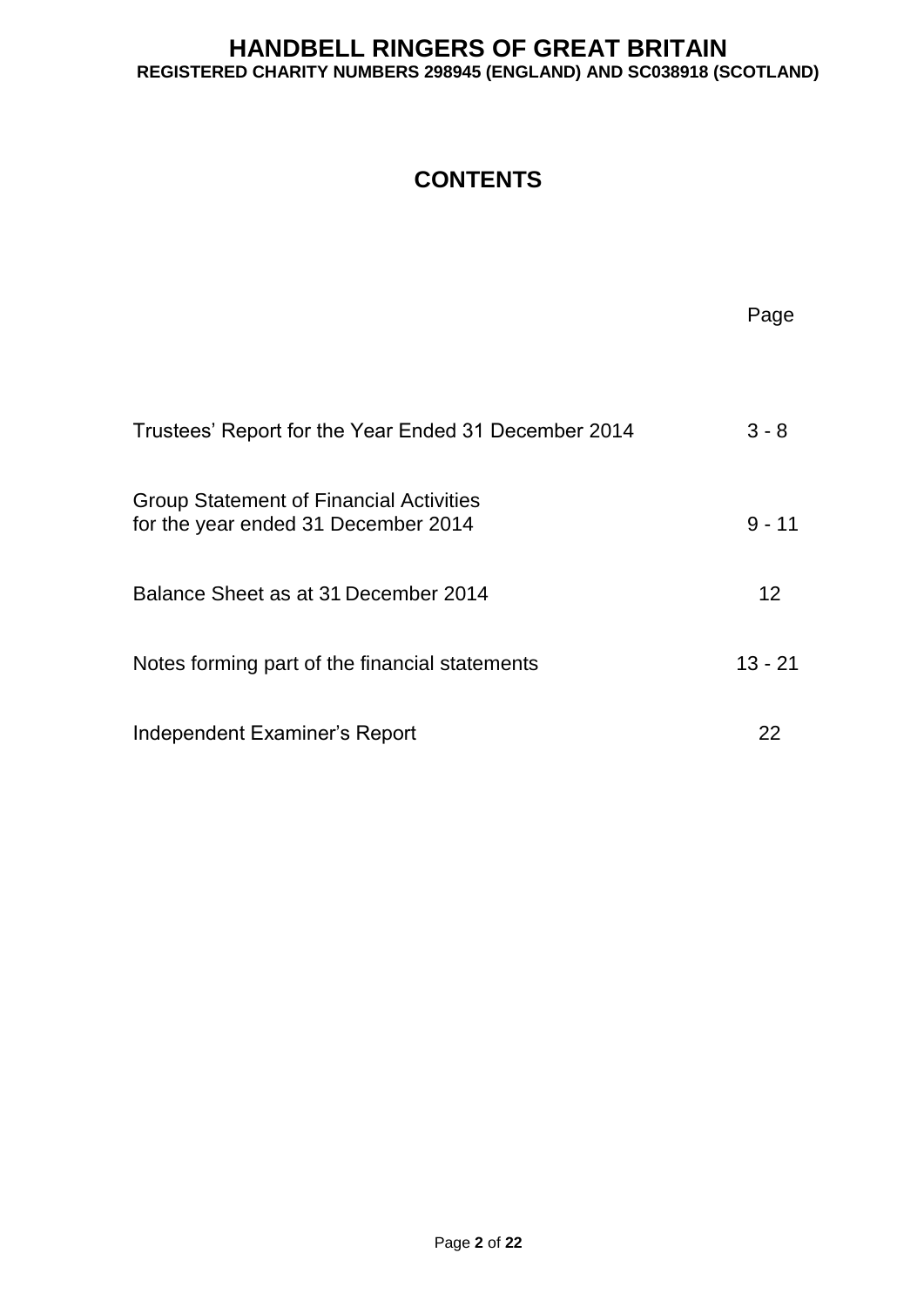# **REPORT OF THE TRUSTEES FOR THE YEAR ENDED 31ST DECEMBER 2014**

## **Reference and Administrative Information**

National Chairman

Dr Alan Hartley (retired from role 12/04/2014) Mr Tim Willetts (elected 12/04/2014)<br>
"Ten Trees" Qak Cottages 1A Glover Road Totley Rise Woking Sheffield Surrey S17 4HN GU22 8BX

Telephone: 0114 235 0785 Telephone: 01483 760746 Email: alan@hrgb.org.uk Email: tim@hrgb.org.uk

Oak Cottages<br>4 Oak Lane

National Secretary

Ms Christine Reid 8 Havelock Street Glasgow **SCOTLAND** G11 5JA

Telephone: 0141 334 4412 Email: christine.reid@hrgb.org.uk

Independent Examiner

AMJ Ball BA FCA FCIE Chartered Accountant 75, Banner Cross Road **Sheffield** S11 9HQ

National Website

www.hrgb.org.uk

Principal Bankers

CAF Bank Limited West Malling Kent, ME19 4JQ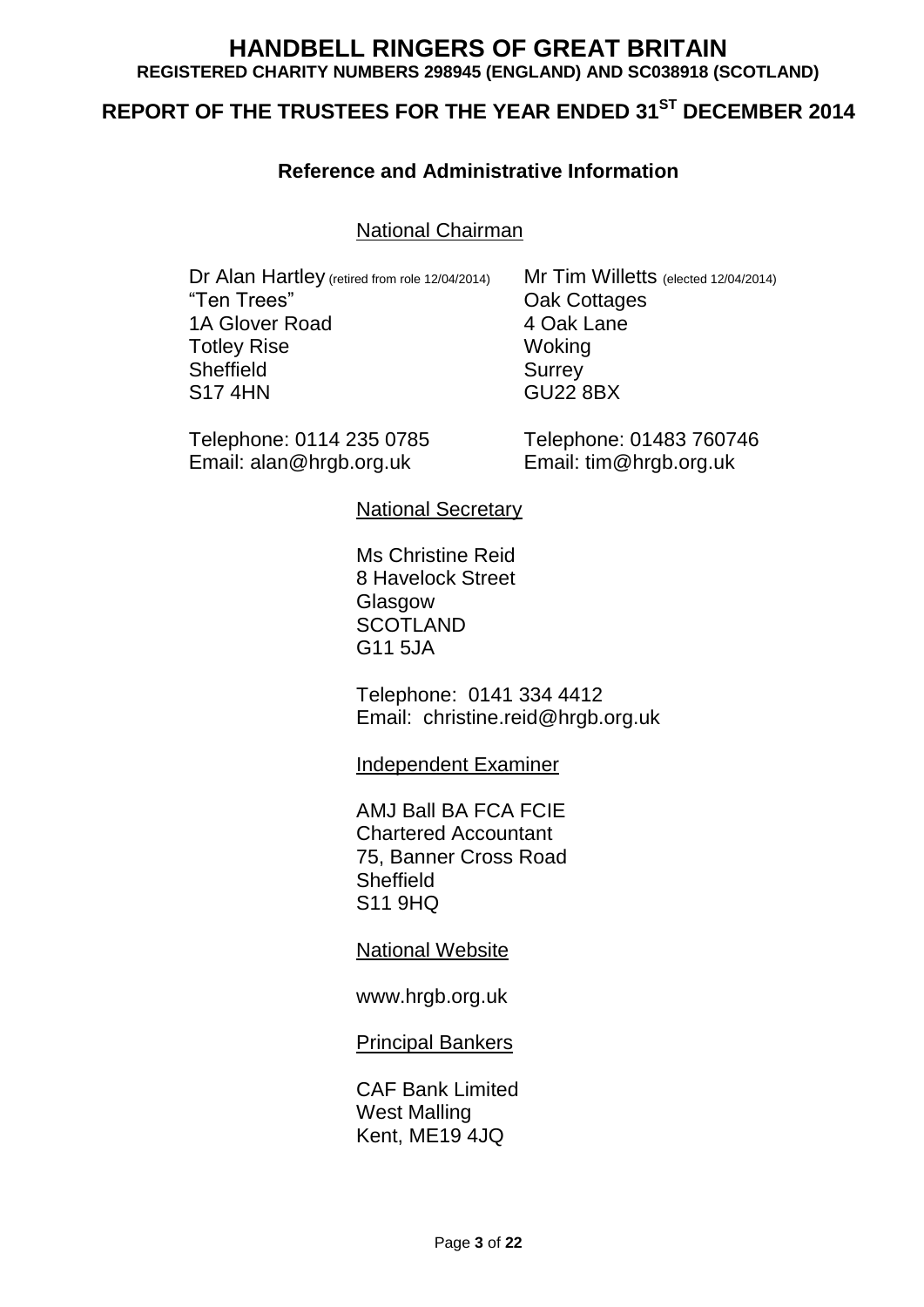# *Charity Trustees*

## **National Officers**

Dr Alan J Hartley - Chairman Retired from role 12/04/2014<br>
Mr Tim Willetts - Chairman Retired 12/04/2014 Mr Tim Willetts - Chairman Ms Christine Reid - Secretary \* Mr Anthony Hayes - Treasurer Mrs Diane Holt - Membership Secretary

## **Executive Committee**

*Patron, WHMF* Dr Alan Hartley *North East Region (NE)* Mr John Atkinson Mr Andrew Ford *Scotland Region (SC)* Ms Marge Paterson \* Elected 05/04/2014 Mrs Lynda Barclay \* *East Midlands Region (EM)* Mrs Judith Kirk Mrs Jane Heald *North West Region (NW)* Miss Beth McCord Mrs Margaret Hubbard *East Anglia Region (EA)* Mrs Linda McCord Mr Keith Meader *West Midlands Region (WM)* Miss Coralie Paxton Mr Roger Thomas *South East Region (SE)* Mrs Valerie Boon Mr John Boon *South West Region (SW)* Mrs Jane Willis Mr John Willis

#### *Co-opted Members*

Roger Lazenby (HLM) (Feb/Jun NEC) Christine Lazenby (NE) (Feb NEC) Linda Parkington (NW) (Sep NEC)

John Thompson (EA) (Feb NEC) Margaret Hartley (NE) (Jun/Sep NEC)

\* resident in Scotland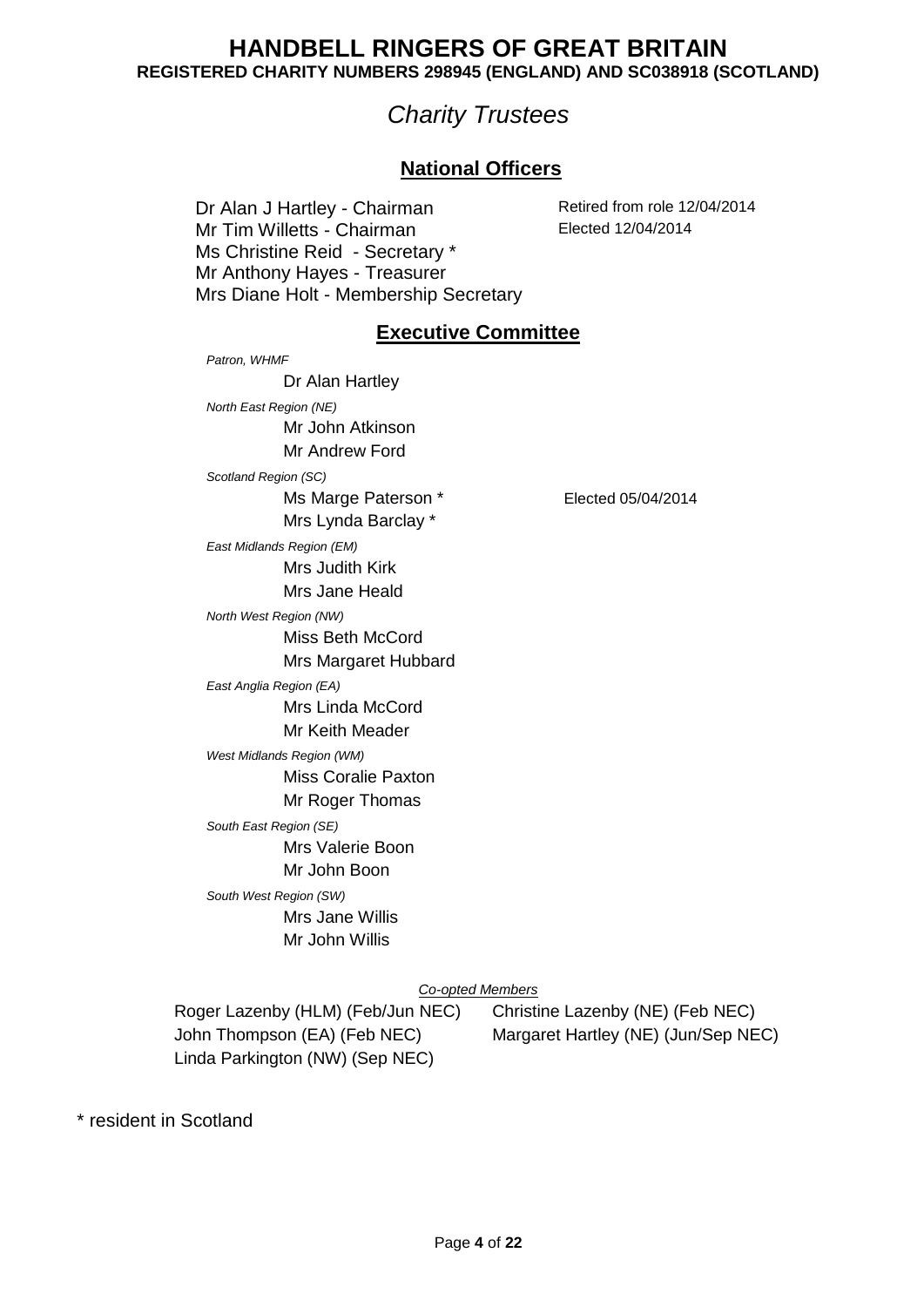## **Summary**

Handbell Ringers of Great Britain (HRGB) is a Registered Charity and an unincorporated Society founded in 1967 and is the major organisation in the United Kingdom dedicated to the promotion of handbell tune ringing. It is governed by its rules which were last amended on 17th April 2010. The Trustees are pleased to report that for the year ending 31st December 2014 the Society remained financially sound, assisted by a financial rebate under the Gift Aid Scheme and prudent control of expenditure. The Trustees, mindful of the fact that the level of the Gift Aid rebate reduced in 2012 and the increased costs of running the organisation, last proposed an increase in the annual membership fees from 1st January 2013, which was agreed at the AGM in 2012.

## **Structure, Governance and Management**

The Charity is governed by a National Executive Committee consisting of four elected officers, a patron for the William Hartley Memorial Fund (WHMF) and (up to) two representatives elected from each of eight branches. The Executive Committee is responsible for the prudent management of the Society and determination of policy in line with Governmental and Charity law. Day to day administration of the Society is carried out by the elected Officers. All members of the National Executive Committee are Trustees of the Charity. The Charity operates a branch in Scotland and in order to comply with legislation from the Scottish Parliament it was necessary for the Society to register as a Charity in Scotland with the Office of the Scottish Charity Regulator (OSCR) during 2007. At the Annual General Meeting in April 2014, Alan Hartley, who had been National Chairman for 19 years, retired and a new Chair, Tim Willetts, was elected. Alan has remained on the Executive Committee under his role as the patron of the WHMF.

Trustee Induction and Training: Induction for new Trustees consists of the provision of the relevant guidance notes, reports and accounts (Charity Commission and OSCR guidance notes on the responsibility of Trustees, the Society Rules and a copy of the most recent Trustees' report which includes the most recent accounts for the Society) with opportunities to question and discuss these with officers, together with the regular Executive Committee Meetings which provide updates on aspects of Governmental and Charity law that may affect Society governance and management.

The Trustees have paid due regard to guidance issued by the Charity Commission under section 4 of the Charities Act 2006 regarding public benefit.

In accordance with the decision made by the Trustees in 2009, proposals to revise the procedures for voting for the post of Officers of HRGB at contested elections were introduced and approved at the Annual General Meeting in 2010. Following this approval, the Trustees agreed new voting procedures which were available, should they be required, from the beginning of 2011.

## **Objectives and Activities**

The Charity continues to work in line with its objective: 'To advance, provide and encourage for the public benefit, the art of handbell tune ringing in all its forms.' Conformity with this objective is achieved across the country, including Scotland, through workshops, residential courses, concerts and handbell rallies organised by members for the benefit of members and the general public.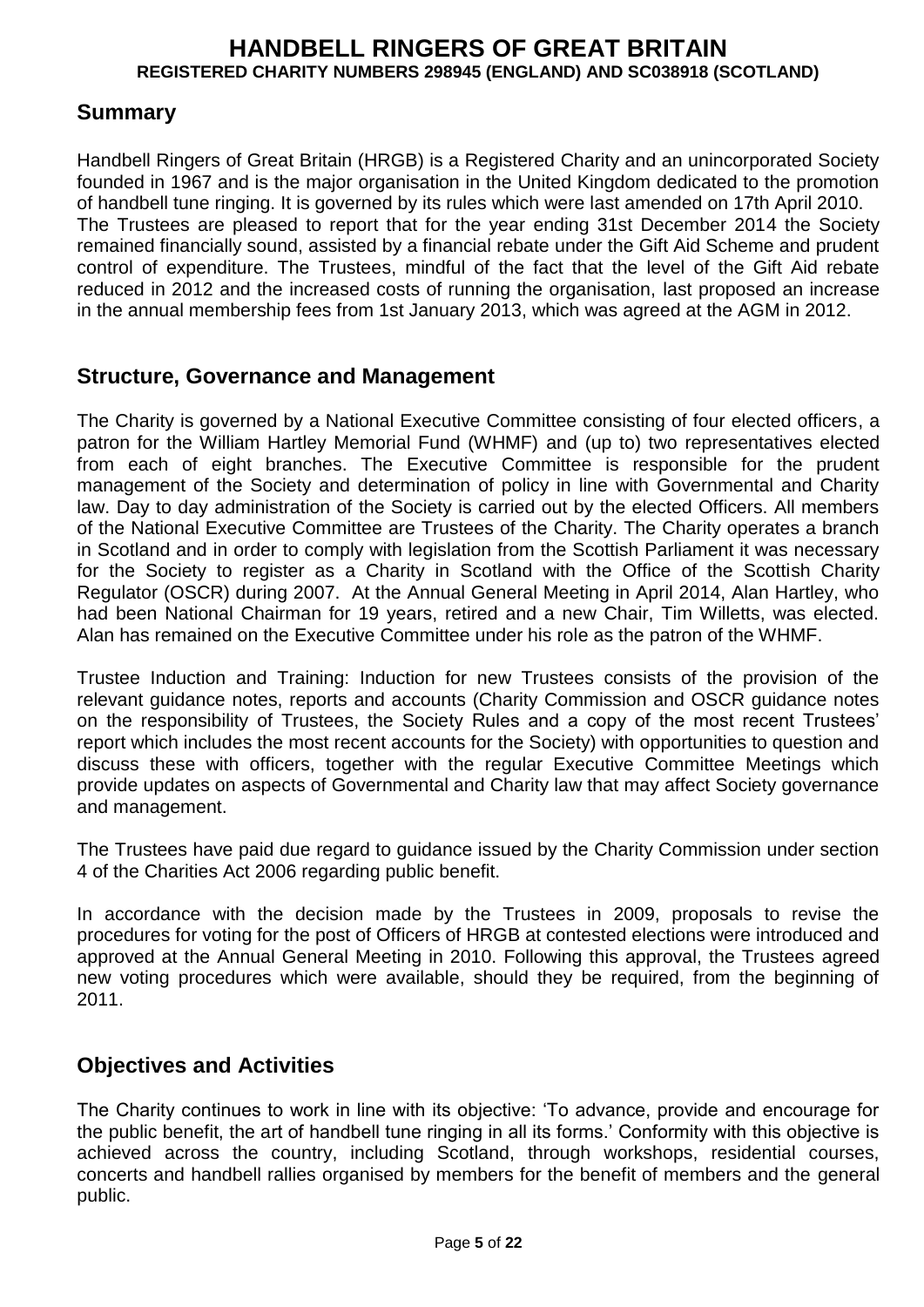HRGB Promotions Limited is a company limited by guarantee, registered in England (company number 2128737) and a registered charity (number 800808). The company is controlled by its 4 Directors who by virtue of its Articles of Association are the 4 Officers of HRGB. Accordingly the company is deemed to be a subsidiary of the Society within the context of Financial Reporting Standard number 2 "Accounting for Subsidiary Undertakings" and its results have been consolidated into the Charity's accounts. The subsidiary's aims and objectives are: 'To promote, encourage and educate the general public in the ancient art of handbell tune ringing.' In particular the company manages the finances relating to the attendance of UK ringers at International Handbell Symposia which are held every two years.

As a Charity, HRGB is conscious of the need to cater for handbell ringers of all ability levels and ages. Events have been staged during the year specifically to encourage ringers of all standards to participate and enjoy music making on handbells. These events have included: ringing from numbers for those not familiar with staff notation music, ringing days for Youth members, and events for advanced ringers. The Scottish Region of the Society again organised the Scottish Schools Ring 2014 which was held Dunblane in May. This was broadcast live across the Scottish Schools secure intranet, 'Glow', using secure video‐conferencing. There also continues to be an increase in the popularity of regional teams and ensembles ringing more advanced music.

More generally, members' needs have been well served throughout the year with the usual range of regional events organised at local level. The annual National Rally was held in Newport, Shropshire, and was attended by teams and members from across the country. The event catered for all styles of ringing and provided workshops and master classes to introduce different aspects of creating musicality in ringing.

The UK Bronze event attracted ringers from around the country - more than ever before - to a five day ringing workshop and concert held in Surbiton, Surrey, directed by Fred Gramman, an internationally respected American composer and arranger.

In all, more than 40 events have been organised all round the country to meet the needs of handbell ringers and to increase interest in ringing. Handbell ringing also continued to receive increased media exposure through the efforts of ringers around the country.

## **William Hartley Memorial Fund**

During 2014, the WHMF continued with its support of new handbell teams across the UK. The demand for lease of the various sets of handbells, Belleplates® and Handchimes continued and the Society was able to meet all requests for financial assistance during the year.

## **Vaughan Evans Bursary**

The Bursary created by the Trustees for the support of young ringers to attend advanced ringing events supported the attendance of two young ringers at the National Residential Ringing Week in 2013 and will do so again for the next National Residential Ringing Week in 2015. The Trustees agreed no additional contribution was required in 2014 to the maintenance of the Bursary fund.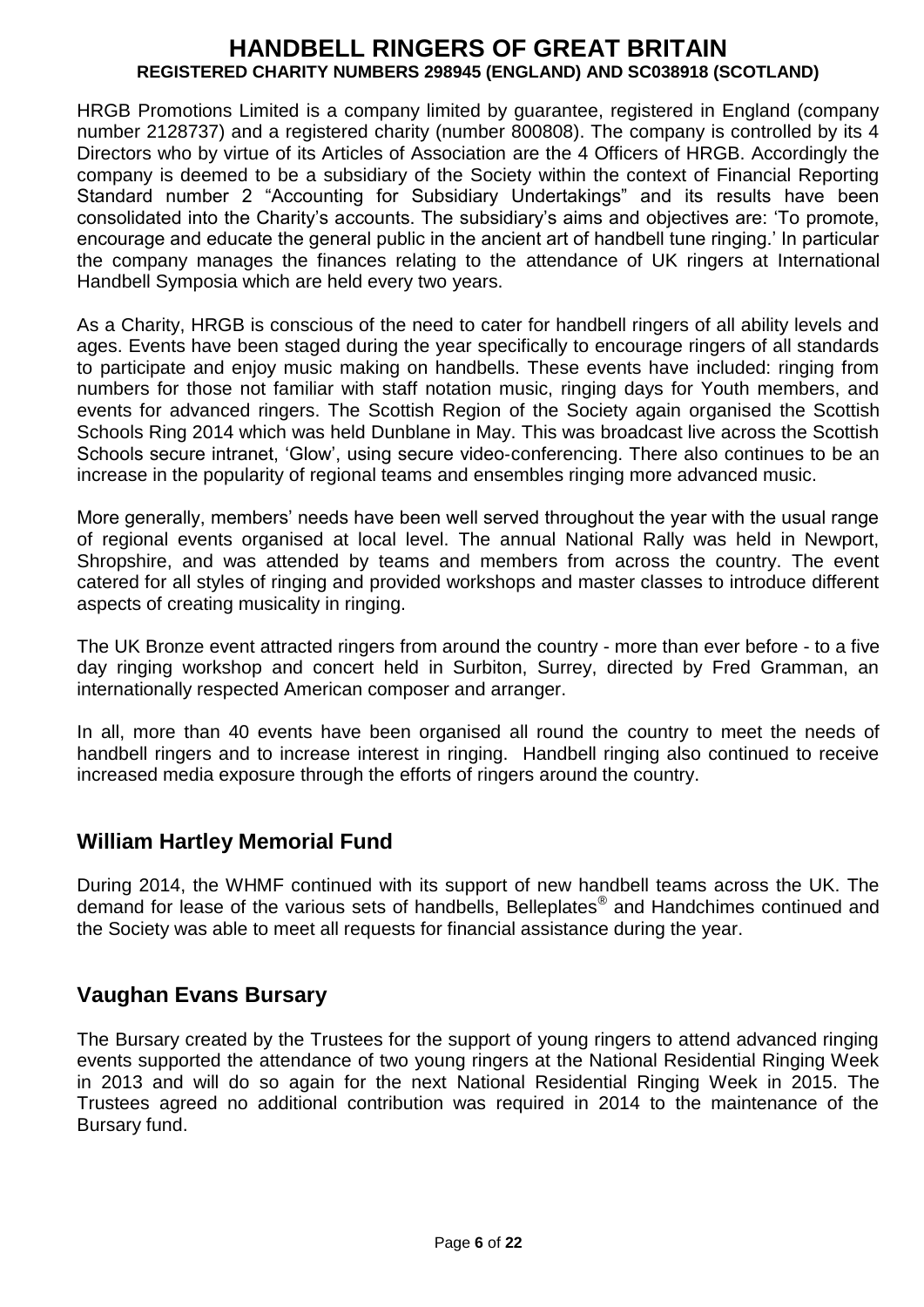## **Finance**

The group statement of financial activities for the year ending  $31<sup>st</sup>$  December 2014 shows a net excess of income over expenditure, before transfers and revaluation of fixed assets and investments of £42,272.

The principal source of income of the Charity was from donations and membership subscriptions, together with a tax refund from H.M. Revenue and Customs Gift Aid Scheme.

Sales income increased by 17% over the previous year due to the purchase of stock, music and publishing rights from Mayola Music which ceased trading after running for many years. The surplus income from trading was only slightly up on last year as a lot of the stock purchased from Mayola (especially music) was considered ageing and going obsolete and so an increased provision was required. The stock provision overall was increased by £3,462 nationally as at 31 $^{\rm st}$ December to reflect this.

The source of the subsidiary company's income during 2014 was only from bank interest. Expenditure resulted from contributions for 3 members of HRGB to attend the International Handbell Symposium in Jeju, South Korea plus normal governance costs.

The Trustees have considered whether any major risks pertain to the subsidiary company and have concluded there are none. Further, the Trustees consider that there are systems in place to manage risks relating to the company.

Group investments increased in value during the year by £1,759 compared with an increase of £3,772 the previous year. We hope this will continue to increase with the current market trends in 2015.

The William Hartley Memorial Fund continues to provide interest free loans to members and registered teams to enable them to purchase additional bells, refurbish bells etc. During the year the WHMF generated funds from donations, bank interest and sales for the crescendo scheme but an overhaul of the Haythorne Bells plus usual insurance commitments resulted in a net deficit of £1,228 for the year.

A significant item of expenditure is the cost of publishing "Reverberations" the Charity's sixmonthly journal which is an important source of communication with the members. Some of the cost is recovered through suppliers' advertisements published in the magazine. After allowing for advertisement income, the net cost of the journal went down again (slightly) from £10,315 to £10,287. Regional newsletters continue to provide regions with news of local events and the cost of producing these (less advertising income) went down from £4,535 to £4,303 as some regions reduced their number of publications and also looked at email / web based solutions.

General Administration costs fell slightly during the year due to cost savings but we must continue to monitor this spending and further continue to save where possible.

Funds above and beyond those required for the day to day business of the Charity are placed in high interest accounts to maximise investment income. Financially, the Trustees consider that the Charity is sound.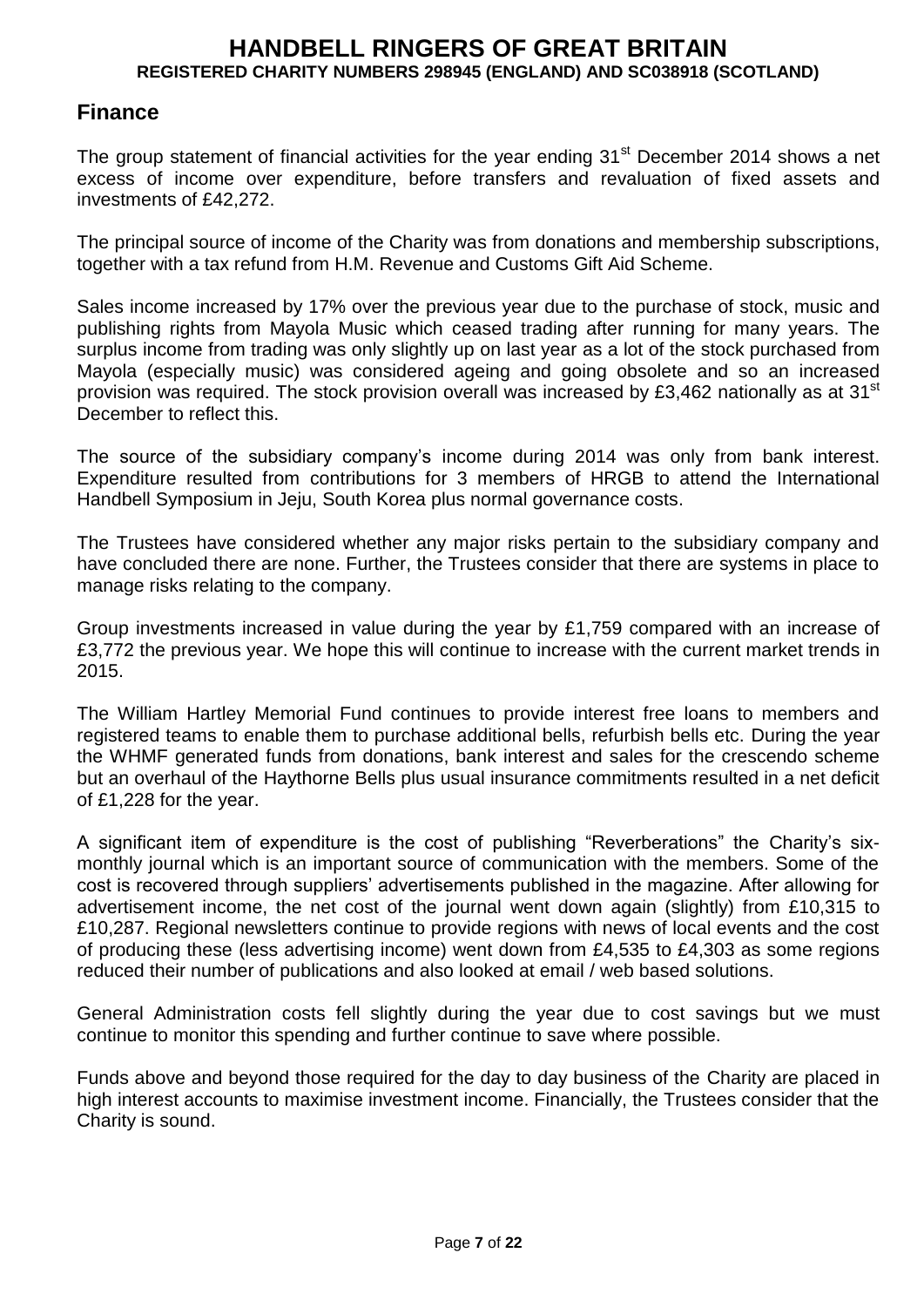## **Reserves Policy**

It is considered that the level of reserves held by the Charity and its subsidiary company is reasonable based upon the projections of the level of funding required for the UK preparation and hosting the next International Handbell Symposium in approximately 2024.

The Charity has continued its policy of maintaining reserves at a level sufficient to cover the costs associated with the organisation of National Rallies in three consecutive years.

## **Trustees' responsibilities in relation to financial statements**

Laws applicable to charities in England, Wales and Scotland require the Trustees to prepare financial statements for each financial year which give a true and fair view of the Charity's financial activities during the year and of its financial position at the end of the year. In preparing those financial statements, the Trustees are required to:

- Select suitable accounting policies and then apply them consistently;
- Observe the methods and principles in the Charities SORP;
- make judgements and estimates that are reasonable and prudent;
- State whether applicable accounting standards and statements of recommended practice have been followed subject to any departures disclosed and explained in the financial statements; and
- Prepare the financial statements on the going concern basis unless it is inappropriate to presume that the Charity will continue in business.

The Trustees are responsible for keeping accounting records which disclose with reasonable accuracy at any time the financial position of the Charity and enable them to ensure that the financial statements comply with the Charities Act 2011 and other associated and relevant legislation. They are also responsible for safeguarding the assets of the Charity and hence for taking reasonable steps for the prevention and detection of fraud and other irregularities.

Approved by the Trustees on 06/06/2015 and signed on their behalf by:

Tim Wreig

Mr T. J. Willetts Chairman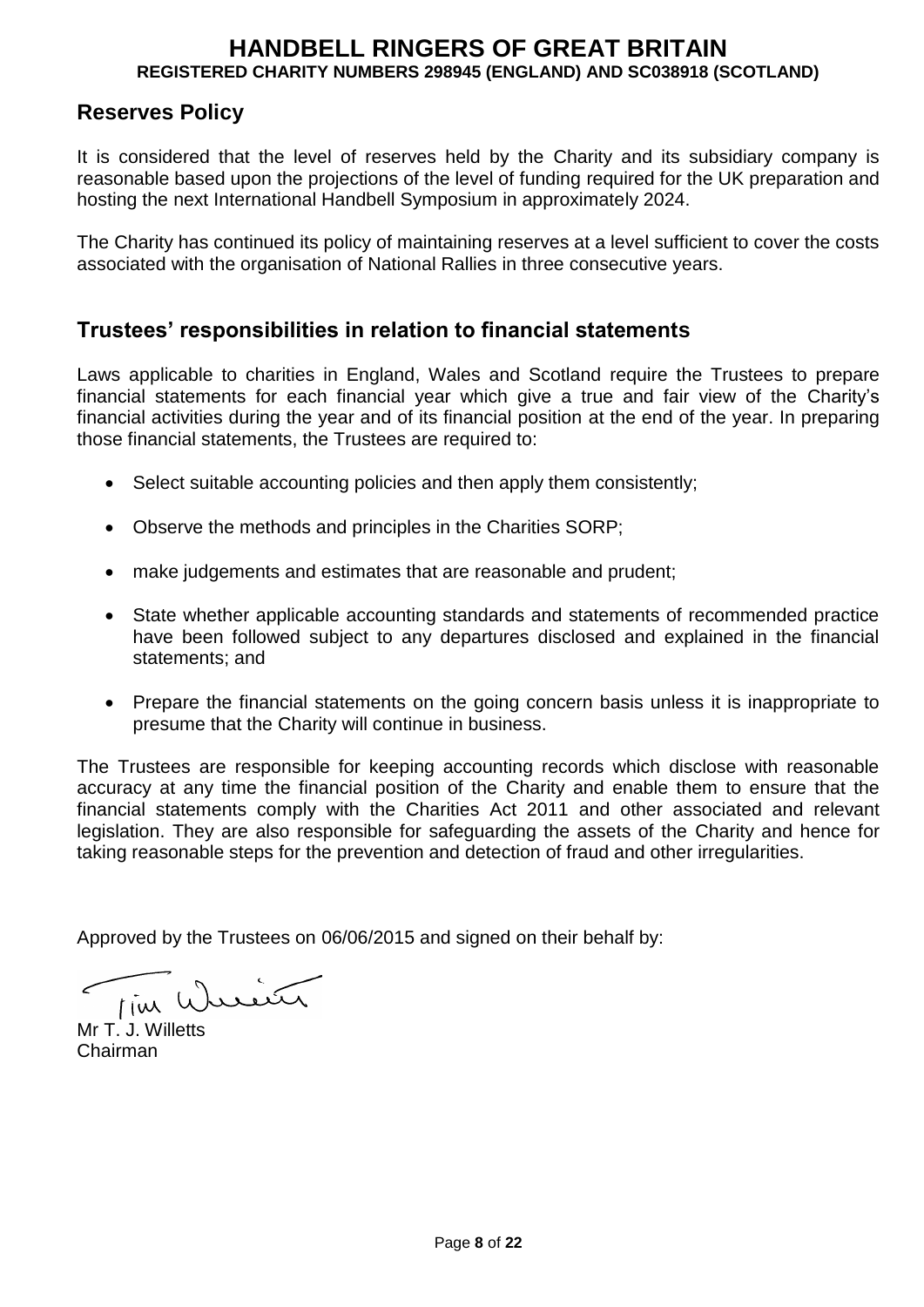#### **GROUP STATEMENT OF FINANCIAL ACTIVITIES FOR THE YEAR ENDED 31ST DECEMBER 2014**

|                                                      |      | Unrestricted<br>Funds | <b>Restricted Funds</b> |                          | Endowment<br>Funds | <b>Total Group</b> | <b>Total Group</b> |
|------------------------------------------------------|------|-----------------------|-------------------------|--------------------------|--------------------|--------------------|--------------------|
|                                                      | Note |                       | William                 | The                      |                    | 2014               | 2013               |
|                                                      | no   | All                   | Hartley<br>Memorial     | 1900<br><b>Bells</b>     |                    |                    |                    |
|                                                      |      |                       | Fund                    |                          |                    |                    |                    |
|                                                      |      | £                     | £                       | £                        | £                  | £                  | £                  |
| <b>INCOMING RESOURCES</b>                            |      |                       |                         |                          |                    |                    |                    |
| <b>Incoming Resources from generated</b><br>funds    |      |                       |                         |                          |                    |                    |                    |
| Donations                                            | 15   | 24,768                | 420                     |                          |                    | 25,188             | 2,340              |
| Membership subscriptions                             |      | 28,347                |                         |                          |                    | 28,347             | 29,622             |
| <b>Gift Aid Taxation</b>                             |      | 2,480                 |                         |                          |                    | 2,480              | 2,042              |
| Legacies                                             |      |                       |                         |                          |                    |                    | 1,000              |
| <b>Total Voluntary Income</b>                        |      | 55,595                | 420                     | ٠                        |                    | 56,015             | 35,004             |
|                                                      |      |                       |                         |                          |                    |                    |                    |
| National Rally 2013                                  |      |                       |                         |                          |                    |                    | 24,206             |
| National Rally 2014                                  |      | 33,714                |                         |                          |                    | 33,714             |                    |
| UK Bronze 2014                                       |      | 27,840                |                         |                          |                    | 27,840             |                    |
| National Residential Ringing Week 2013               |      |                       |                         |                          |                    |                    | 25,415             |
| International Symposium 2012                         |      |                       |                         |                          |                    |                    | 50                 |
| Rallies & Events                                     |      | 23,009                |                         |                          |                    | 23,009             | 20,289             |
| Regional Ensembles and Orchestra                     |      | 631                   |                         |                          |                    | 631                | 740                |
| Festivals                                            |      | 134                   |                         |                          |                    | 134                | 1,609              |
| Crescendo Scheme                                     |      |                       | 8                       |                          |                    | 8                  | 23                 |
| Bell loan fee                                        |      | 230                   |                         |                          |                    | 230                | 150                |
| Raffles                                              |      | 820                   | 226                     |                          |                    | 1,046              | 1,003              |
| Advertising                                          |      | 1,075                 |                         |                          |                    | 1,075              | 1,333              |
| Miscellaneous                                        |      | 311                   |                         |                          |                    | 311                | 160                |
| <b>Total Activities for Generating Funds</b>         |      | 87,764                | 234                     | $\blacksquare$           | -                  | 87,998             | 74,978             |
| Interest from bank and other deposits                |      | 2,071                 | 56                      |                          |                    | 2,127              | 2,397              |
| <b>Total Investment Income</b>                       |      | 2,071                 | 56                      | $\overline{\phantom{0}}$ |                    | 2,127              | 2,397              |
| <b>Incoming Resources from Charitable Activities</b> |      |                       |                         |                          |                    |                    |                    |
| Sales Income                                         |      | 24,751                |                         |                          |                    | 24,751             | 21,215             |
| <b>Total</b>                                         |      | 24,751                |                         | $\blacksquare$           |                    | 24,751             | 21,215             |
|                                                      |      |                       |                         |                          |                    |                    |                    |
| <b>Total Incoming Resources</b>                      |      | 170,181               | 710                     | $\overline{\phantom{0}}$ | ÷                  | 170,891            | 133,594            |
|                                                      |      |                       |                         |                          |                    |                    |                    |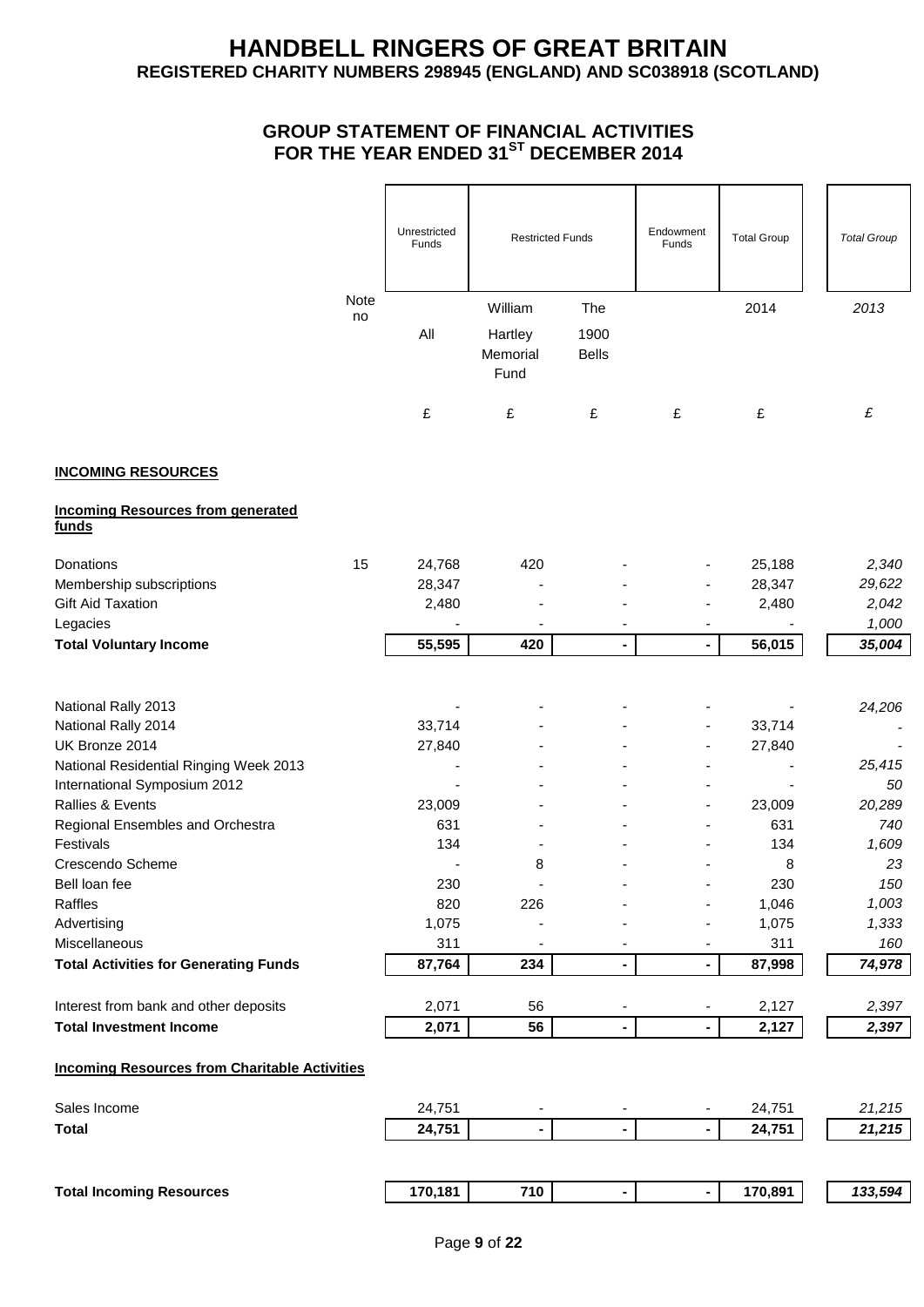|                                                                 | Unrestricted |                              |                      | Endowment                    |                    |                    |
|-----------------------------------------------------------------|--------------|------------------------------|----------------------|------------------------------|--------------------|--------------------|
|                                                                 | Funds        | <b>Restricted Funds</b>      |                      | Funds                        | <b>Total Group</b> | <b>Total Group</b> |
|                                                                 |              |                              |                      |                              |                    |                    |
| Note<br>no                                                      |              | William                      | The                  |                              | 2014               | 2013               |
|                                                                 | All          | Hartley<br>Memorial<br>Fund  | 1900<br><b>Bells</b> |                              |                    |                    |
|                                                                 | £            | £                            | £                    | £                            | £                  | £                  |
| <b>RESOURCES EXPENDED</b>                                       |              |                              |                      |                              |                    |                    |
| <b>Cost of Generating Funds</b>                                 |              |                              |                      |                              |                    |                    |
| Purchases                                                       | 11,202       |                              |                      |                              | 11,202             | 14,614             |
| Stock write down / inc. in provisions                           | 3,462        |                              |                      |                              | 3,462              | (440)              |
| Sales costs                                                     | 4,317        |                              |                      |                              | 4,317              | 1,447              |
| <b>Total Fundraising Trading:</b>                               |              |                              |                      |                              |                    |                    |
| Cost of goods sold and other costs                              | 18,981       | $\qquad \qquad \blacksquare$ | $\blacksquare$       | $\qquad \qquad \blacksquare$ | 18,981             | 15,621             |
| <b>Charitable Activities</b>                                    |              |                              |                      |                              |                    |                    |
| National Rally 2013                                             |              |                              |                      |                              |                    | 23,991             |
| National Rally 2014                                             | 25,819       |                              |                      |                              | 25,819             |                    |
| UK Bronze 2012                                                  |              |                              |                      |                              |                    | 951                |
| UK Bronze 2014                                                  | 27,818       |                              |                      |                              | 27,818             |                    |
| National Residential Ringing Week 2013                          |              |                              |                      |                              |                    | 25,691             |
| International Symposium 2012                                    |              |                              |                      |                              |                    | 893                |
| International Symposium 2014                                    | 3,919        |                              |                      |                              | 3,919              |                    |
| Rallies & Events                                                | 20,922       |                              |                      |                              | 20,922             | 14,950             |
| Regional Ensembles and Orchestra                                | 546          |                              |                      |                              | 546                | 250                |
| Festivals                                                       |              |                              |                      |                              |                    | 976                |
| Crescendo Scheme                                                |              | 14                           |                      |                              | 14                 | 5                  |
| Equipment and repairs                                           |              | 1,146                        |                      |                              | 1,146              | 404                |
| Reverberations                                                  | 11,195       |                              |                      |                              | 11,195             | 11,553             |
| <b>Regional Newsletters</b><br>International Handbell Committee | 4,470<br>52  |                              |                      |                              | 4,470<br>52        | 4,630<br>63        |
| Insurance                                                       | 1,286        | 433                          |                      |                              | 1,719              | 1,823              |
| Society Membership fees                                         | 474          |                              |                      |                              | 474                | 474                |
| Rent                                                            | 65           |                              |                      |                              | 65                 |                    |
| Donations                                                       | 229          | 300                          |                      |                              | 529                | 163                |
| General Administration (stationery, postage etc.)               | 8,407        |                              |                      |                              | 8,407              | 10,578             |
| Miscellaneous                                                   | 916          | 45                           |                      |                              | 961                | 752                |
| <b>Total for Charitable Activities</b>                          | 106,118      | 1,938                        |                      |                              | 108,056            | 98,147             |
|                                                                 |              |                              |                      |                              |                    |                    |
| <b>Governance Costs</b><br>14                                   |              |                              |                      |                              |                    |                    |
| General<br>Rent                                                 | 180          |                              |                      |                              | 180                | 202                |
| Bank charges                                                    | 602          |                              |                      |                              | 602                | 978                |
| $10$<br>Accounting fees                                         | 800          |                              |                      |                              | 800                | 810                |
| <b>Total</b>                                                    | 1,582        | $\blacksquare$               | Ξ.                   |                              | 1,582              | 1,990              |
|                                                                 |              |                              |                      |                              |                    |                    |
| <b>Total Resources expended</b>                                 | 126,681      | 1,938                        |                      |                              | 128,619            | 115,758            |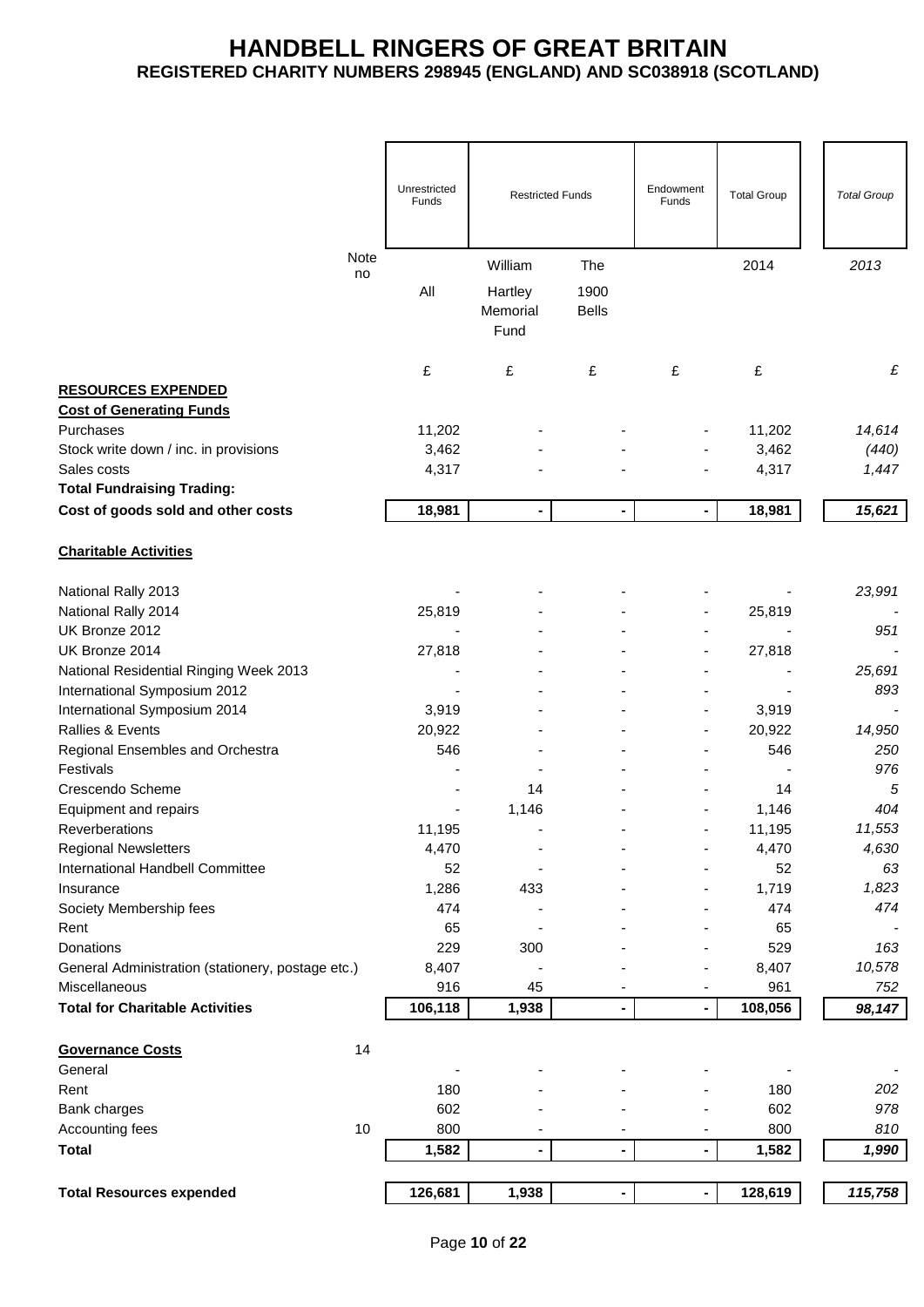|                                                                       |             | Unrestricted<br>Funds | <b>Restricted Funds</b>     |                      | Endowment<br><b>Funds</b> | <b>Total Group</b> | <b>Total Group</b> |
|-----------------------------------------------------------------------|-------------|-----------------------|-----------------------------|----------------------|---------------------------|--------------------|--------------------|
|                                                                       | <b>Note</b> |                       | William                     | The                  |                           | 2014               | 2013               |
|                                                                       | no          | All                   | Hartley<br>Memorial<br>Fund | 1900<br><b>Bells</b> |                           |                    |                    |
|                                                                       |             | £                     | £                           | £                    | £                         | £                  | £                  |
| Net incoming resources before transfers                               |             | 43,500                | (1,228)                     |                      |                           | 42,272             | 17,836             |
| <b>Gross Transfers between funds</b>                                  |             |                       |                             |                      |                           |                    |                    |
| Net incoming resources before                                         |             |                       |                             |                      |                           |                    |                    |
| other recognised gains and losses                                     |             | 43,500                | (1, 228)                    | $\blacksquare$       | $\blacksquare$            | 42,272             | 17,836             |
| Gains and losses on revaluation of<br>fixed assets                    | 5           | 238                   |                             |                      | 4,555                     | 4,793              | (136)              |
| Gains and losses on revaluations and<br>disposal of investment assets | 8           | 1,759                 |                             |                      |                           | 1,759              | 3,772              |
| Net movement in funds                                                 |             | 45,497                | (1, 228)                    | $\blacksquare$       | 4,555                     | 48,824             | 21,472             |
| Total funds brought forward                                           |             | 272,960               | 21,500                      | 6,847                | 59,582                    | 360,889            | 339,417            |
|                                                                       |             |                       |                             |                      |                           |                    |                    |
| <b>Total funds carried forward</b>                                    | 9           | 318,457               | 20,272                      | 6,847                | 64,137                    | 409,713            | 360,889            |
|                                                                       |             |                       |                             |                      |                           |                    |                    |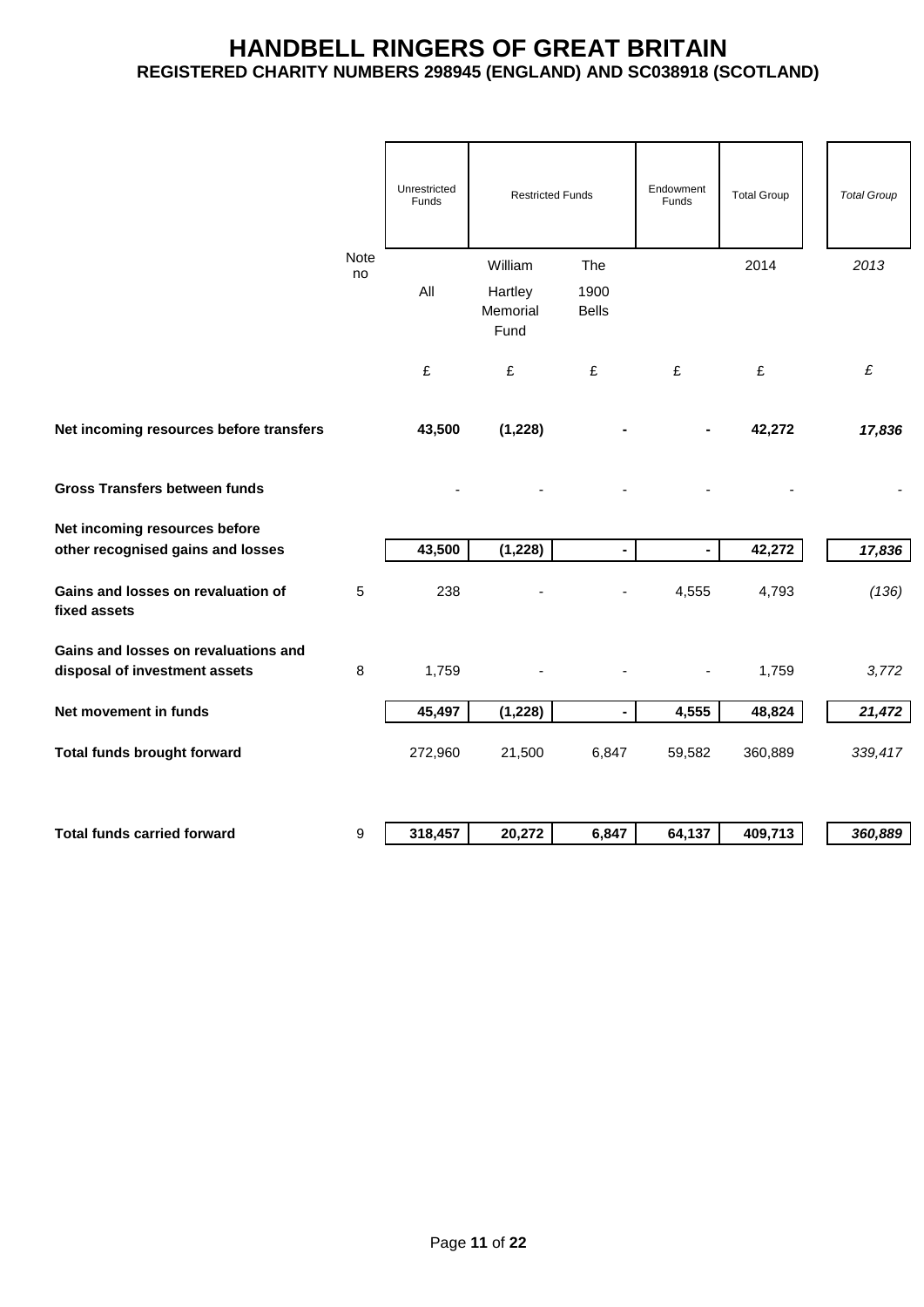### **BALANCE SHEET AS AT 31ST DECEMBER 2014**

|                                                            |                | Group           | Group          | Charity         | Charity        |
|------------------------------------------------------------|----------------|-----------------|----------------|-----------------|----------------|
|                                                            |                | 2014            | 2013           | 2014            | 2013           |
|                                                            | Note           |                 | £              |                 | £              |
| <b>Tangible Fixed Assets</b>                               | 5              | 129,222         | 100,414        | 129,222         | 100,414        |
| Investments                                                | 8              | 36,563          | 34,804         | 36,563          | 34,804         |
| <b>Total Fixed Assets</b>                                  |                | 165,785         | 135,218        | 165,785         | 135,218        |
| <b>Current Assets</b>                                      |                |                 |                |                 |                |
| <b>Stock</b>                                               |                | 14,212          | 8,977          | 14,212          | 8,977          |
| Debtors & Prepayments                                      | 6              | 9,529           | 6,385          | 9,457           | 6,385          |
| Bank & COIF Accounts & Cash                                |                | 231,616         | 228,874        | 200,070         | 189,665        |
| <b>Total Current Assets</b>                                |                | 255,357         | 244,236        | 223,739         | 205,027        |
| <b>Current Liabilities</b>                                 |                |                 |                |                 |                |
| Creditors (Amounts falling due<br>within one year)         | $\overline{7}$ | (11, 429)       | (18, 565)      | (11, 229)       | (14, 842)      |
| <b>Total Current Liabilities</b>                           |                | (11, 429)       | (18, 565)      | (11, 229)       | (14, 842)      |
| <b>Net Current Assets</b>                                  |                | 243,928         | 225,671        | 212,510         | 190,185        |
|                                                            |                |                 |                |                 |                |
| <b>Total Assets</b>                                        |                | 409,713         | 360,889        | 378,295         | 325,403        |
| <b>Funds:</b>                                              |                |                 |                |                 |                |
| <b>Unrestricted</b>                                        |                |                 |                |                 |                |
| General                                                    |                | 291,850         | 254,798        | 260,432         | 219,312        |
| Designated:                                                |                |                 |                |                 |                |
| Vaughan Evans Memorial Fund<br><b>National Events Fund</b> |                | 4,594           | 4,384          | 4,594           | 4,384          |
| South West Regional Bell Fund                              |                | 15,773<br>2,827 | 7,832<br>2,811 | 15,773<br>2,827 | 7,832<br>2,811 |
| South West Young Ringer Fund                               |                | 2,987           | 2,709          | 2,987           | 2,709          |
| South East Ring from Scratch                               |                | 426             | 426            | 426             | 426            |
|                                                            |                | 318,457         | 272,960        | 287,039         | 237,474        |
| <b>Restricted</b>                                          |                |                 |                |                 |                |
| William Hartley Memorial Fund                              |                | 20,272          | 21,500         | 20,272          | 21,500         |
| The 1900 Bells                                             |                | 6,847           | 6,847          | 6,847           | 6,847          |
|                                                            |                | 27,119          | 28,347         | 27,119          | 28,347         |
|                                                            |                |                 |                |                 |                |
| <b>Endowment</b>                                           |                | 64,137          | 59,582         | 64,137          | 59,582         |
| <b>TOTAL FUNDS</b>                                         | 9              | 409,713         | 360,889        | 378,295         | 325,403        |
|                                                            |                |                 |                |                 |                |

Approved by the Trustees on 06/06/2015 and signed on their behalf by:

Anthony Hayes, National Treasurer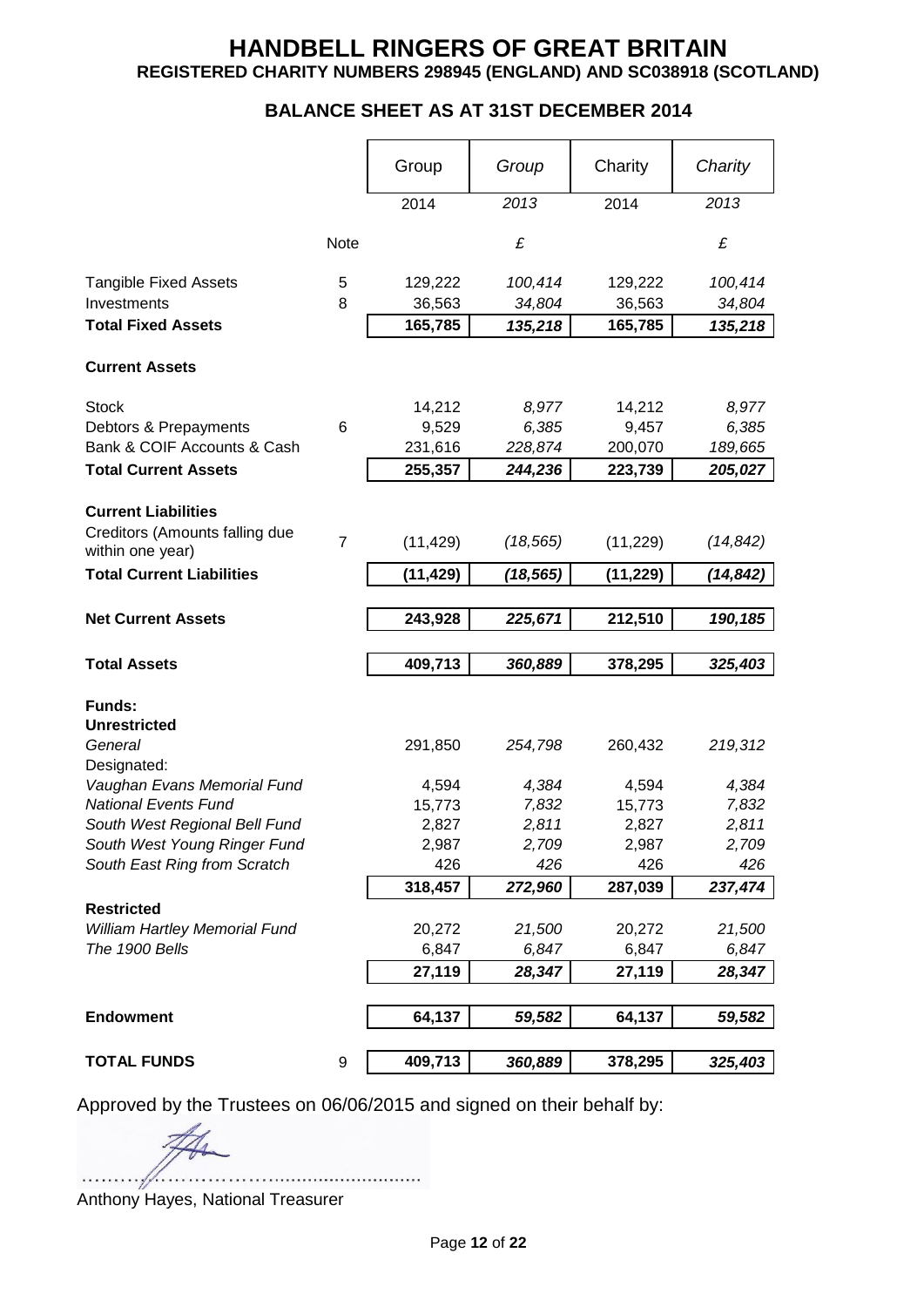**Notes forming part of the financial statements for the year ended 31 December 2014**

#### 1. **Principal Accounting Policies**

#### (a) **Basis of Preparation**

The financial statements are prepared under the historical cost convention as modified by the inclusion of investments at market value and certain other fixed assets at recoverable amount and in accordance with the "Charities Act 2011", the "Charities Accounts (Scotland) Regulations 2006" and the "Financial Reporting Standard for Smaller Entities" (effective April 2008). In preparing the financial statements the charity follows best practice as laid down in the Statement of Recommended Practice "Accounting and Reporting by Charities" (SORP 2005) issued in March 2005.

#### (b) **Incoming resources**

Investment income and gift aid tax reclaimed are accounted for in the period in which the charity is entitled to receipt. Other income is accounted in the period for which it is due.

#### (c) **Resources expended**

Expenditure is included on an accruals basis.

#### (d) **Tangible fixed assets and depreciation**

Assets with a cost (or donated value) of £1,000 or more are capitalised.

Musical handbells and similar assets such as Handchimes and Belleplates® are valued at recoverable amount at the balance sheet date. Such valuation is carried out by the Officers of the relevant branch or National Officers who have the necessary expertise to determine such valuations. Any gain or loss on revaluation is taken to the Statement of Financial Activities.

All other assets are recorded at historical cost less depreciation on a straight line basis so as to write off the assets over their expected useful lives. The principal rates are: Office Equipment - 3 years, Plant and Machinery - 4 years. Currently the charity has no office equipment or plant and machinery which is capitalised.

#### (e) **Fixed asset investments**

Investments are included at market value at the balance sheet date. Any gain or loss on revaluation is taken to the Statement of Financial Activities.

#### (f) **Fund accounting**

Details of the nature and purpose of each fund is set out in note 3.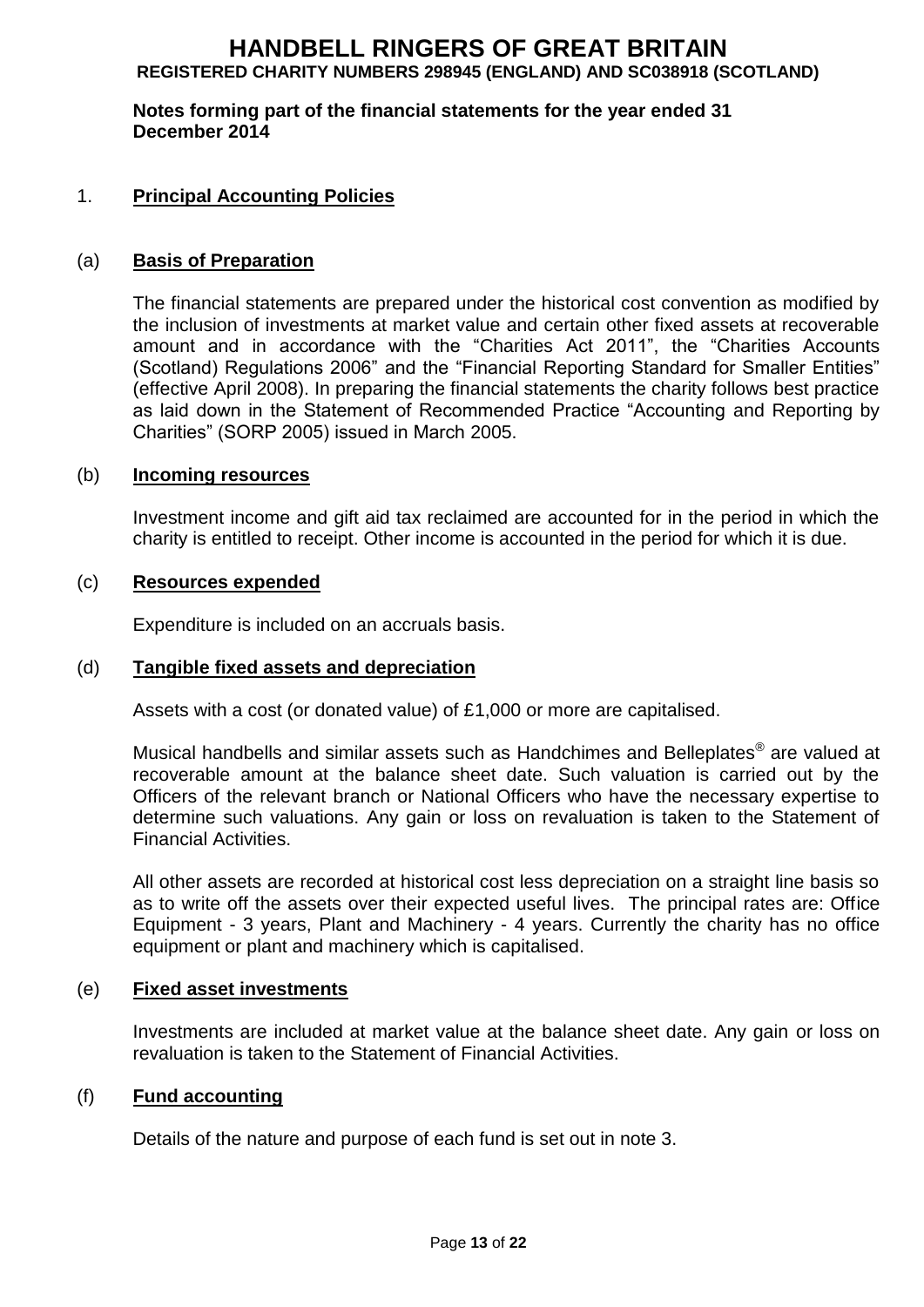#### (g) **Stock**

Stock consists of goods for resale and is valued at the lower of cost and net realisable value.

#### 2. **Trustee information**

Trustees received no remuneration (2013 - £Nil). Expenses of £7,442 were reimbursed by the charity to 20 of the 26 Trustees covering travelling, telephone and similar costs (2013 - £5,349, 23 of the 29 Trustees). In addition expenses of £2,658 (2013 - £Nil) were reimbursed by HRGB Promotions Limited to charity Trustees. The charity did not employ any staff during 2014 (2013 – Nil).

#### 3. **Funds**

**Unrestricted funds** comprise those funds which the Trustees are free to use in accordance with the charitable objects. Designated funds have been created for the following purposes:

#### Vaughan Evans Memorial Fund

This fund has been set up in memory of Vaughan Evans a former National Chairman, Secretary, Membership Secretary and Honorary Life Member of the charity. Its purpose is to provide funding to enable young ringers to be able to participate in events such as the National Residential Ringing Week. The Trustees intend to transfer an amount to this fund from general funds each year subject to availability but in 2014 it was deemed that sufficient funds in the fund did not require this transaction.

#### National Events Fund

This was a newly created fund in 2010 with a transfer from general funds of £7,000 representing the surplus on National Events during the previous four years. The Trustees intend that the fund will be used to provide some finance for certain national events which would otherwise not be financially viable to undertake based on delegate income alone.

#### South West Regional Bell Fund

This fund is used by the South West branch for the maintenance of its regional handbells.

#### South West Young Ringer Fund

This fund has been created by the South West branch in 2010 to support young ringers from the South West attending National events.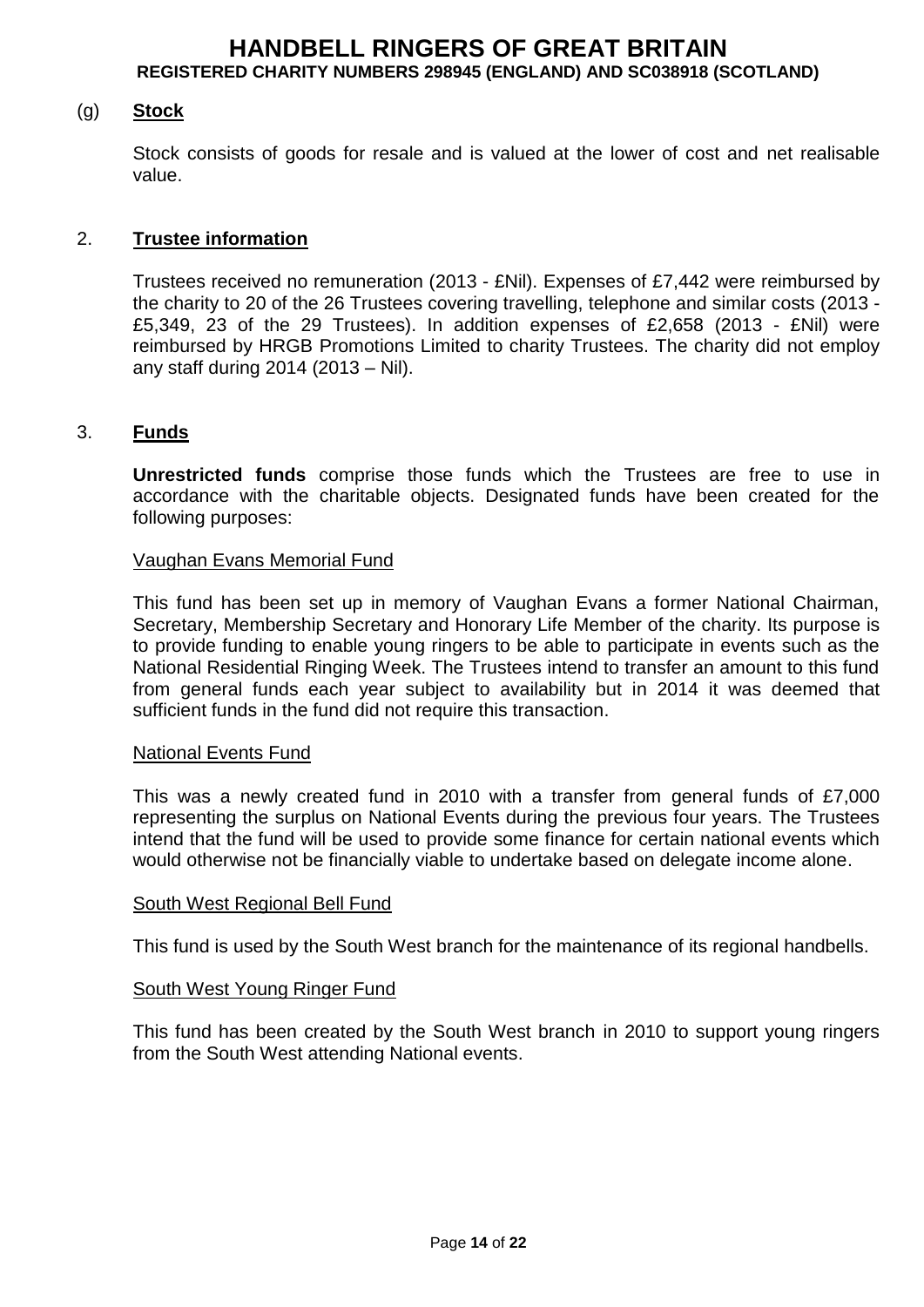#### South East Ring from Scratch Fund

This fund is used by the South East branch to purchase music for 'Ring from Scratch' rallies, where member teams ring from previously unseen music.

**Restricted funds** comprise of funds raised for and their use restricted to a specific purpose or donations subject to imposed donor conditions.

#### William Hartley Memorial Fund (WHMF)

This fund exists principally to provide teams registered with the society with interest free loans for the purpose of renovating or augmenting their handbells, Handchimes and Belleplates<sup>®</sup> and to maintain and repair as necessary the handbells etc. which are held by the WHMF.

#### The 1900 Bells

An anonymous donation was received by the Society with specific conditions attached regarding its usage. The donor wishes the funds to be used for the purchase of bells and equipment to assist with the development of handbell ringing with young people. A Restricted Fund has been created.

**Endowment Funds** comprise funds consisting of fixed assets (principally handbells) which have been left as bequests to the charity over a number of years. Some of these Endowments are permanent.

#### 4. **Consolidation**

The Charity Balance Sheet comprises the national society and its 8 branches. The Group Balance Sheet and Group Statement of Financial Activities comprise the national society, its 8 branches and HRGB Promotions Limited, the charity's subsidiary company. The company's accounts for 2014 were prepared under SORP 2005. Summary results of HRGB Promotions Limited for the year ended 31 December:

|                          | 2014    | 2013     |
|--------------------------|---------|----------|
|                          |         | £        |
| Turnover                 | 136     | 223      |
| Less: outgoing resources | (4,204) | (1, 168) |
| Net incoming resources   | 4.068)  | 945      |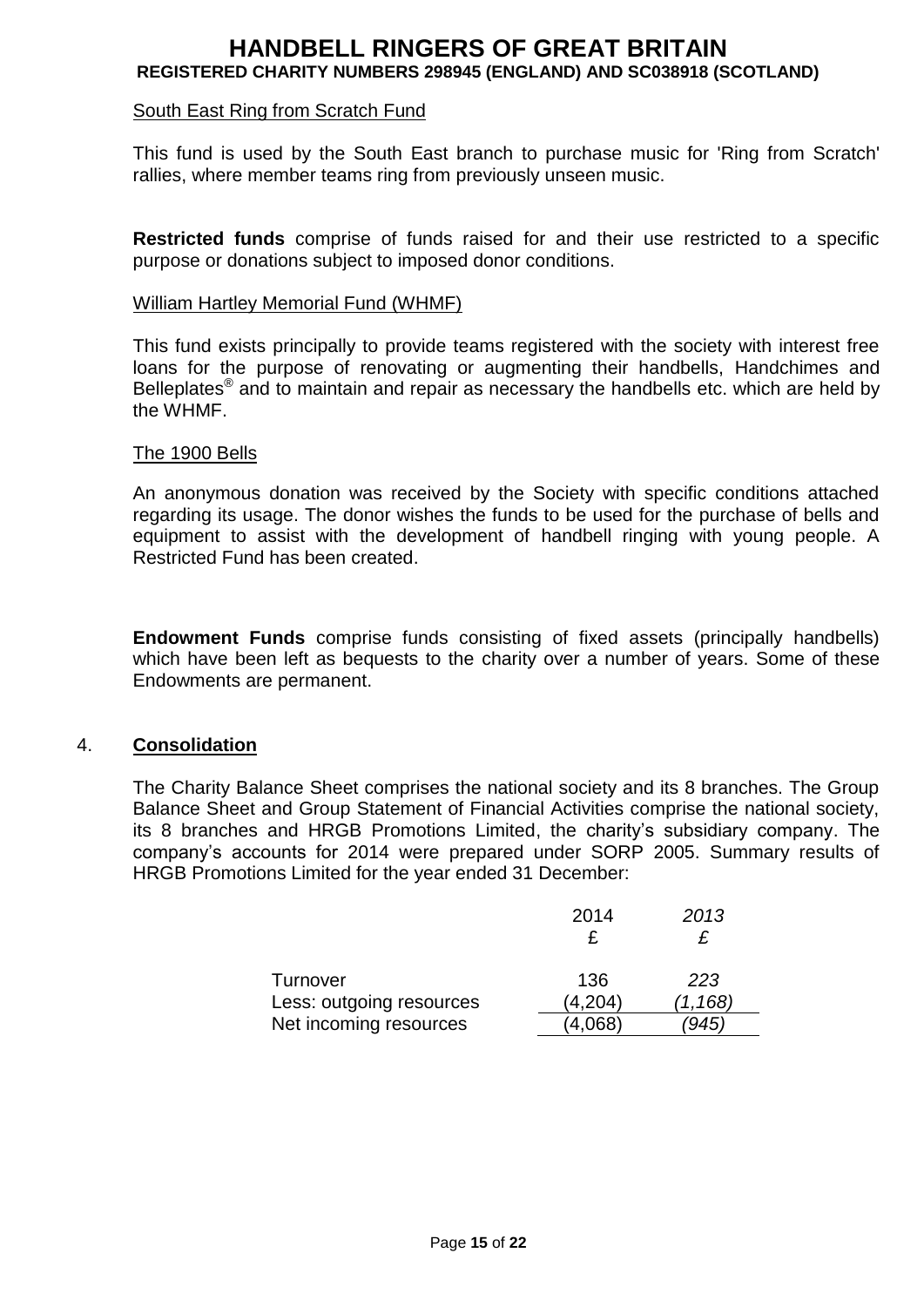## 5. **Tangible Fixed Assets (Group and Charity)**

| All figures £'s                    | Handbells<br>Chimes etc.<br>available for<br>loan to teams<br>as part of the<br>William<br>Hartley<br>Memorial<br>Fund | Liversedge<br>Handbells | The 1900<br><b>Bells</b> | Handbells<br>Chimes,<br>Cases etc.<br>for general<br>use by<br>regions | Total   | 2013    |
|------------------------------------|------------------------------------------------------------------------------------------------------------------------|-------------------------|--------------------------|------------------------------------------------------------------------|---------|---------|
| Book value<br>01/01/2014           | 39,820                                                                                                                 | 19,762                  | 5,000                    | 35,832                                                                 | 100,414 | 100,550 |
| Additions                          |                                                                                                                        |                         |                          | 24,015                                                                 | 24,015  |         |
| Disposals                          |                                                                                                                        | ÷                       |                          | ۰                                                                      |         |         |
| Depreciation                       |                                                                                                                        |                         |                          | $\overline{\phantom{a}}$                                               |         |         |
| <b>Transfers</b>                   |                                                                                                                        |                         |                          |                                                                        |         |         |
| Increase(Decrease)<br>in valuation |                                                                                                                        | 4,555                   |                          | 238                                                                    | 4,793   | (136)   |
| Book value<br>31/12/2014           | 39,820                                                                                                                 | 24,317                  | 5,000                    | 60,085                                                                 | 129,222 | 100,414 |

#### 6. **Debtors and Prepayments**

|                                | Group<br>2014<br>£ | Group<br>2013<br>£ | Charity<br>2014<br>£ | Charity<br>2013<br>£ |
|--------------------------------|--------------------|--------------------|----------------------|----------------------|
| <b>Trade Debtors</b>           | 120                |                    | 120                  |                      |
| <b>Other Debtors</b>           |                    |                    |                      |                      |
| Prepayments and Accrued income | 2,909              | 1,385              | 2,837                | 1,385                |
| <b>WHMF Loans*</b>             | 6,500              | 5,000              | 6,500                | 5,000                |
| Total                          | 9,529              | 6,385              | 9,457                | 6,385                |

\*Included in the WHMF loans are instalments totalling £3,000 (2013 - £3,525) which are not due within one year.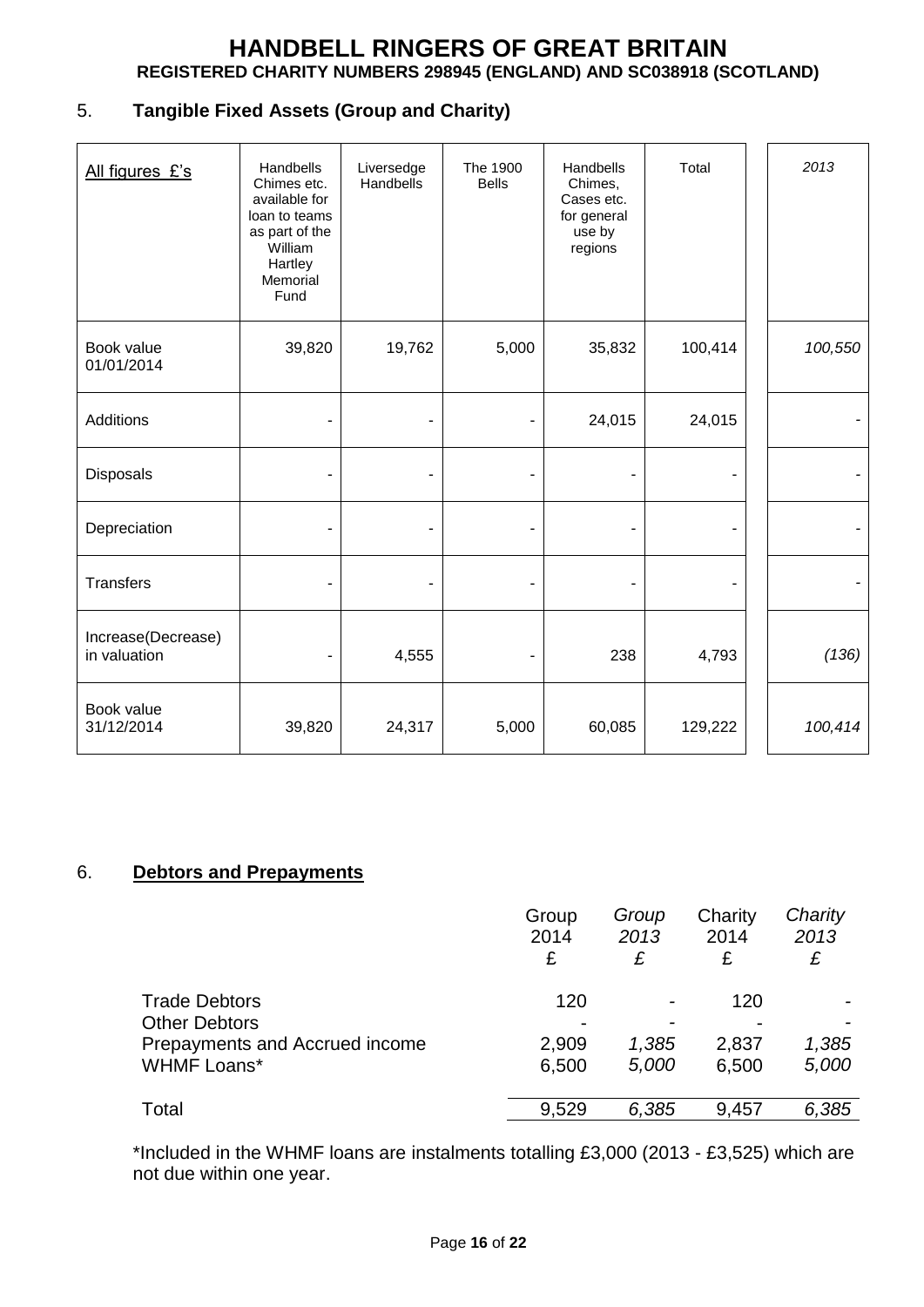## 7. **Creditors (amounts falling due within one year)**

|                              | Group<br>2014<br>£ | Group<br>2013<br>£ | Charity<br>2014<br>£ | Charity<br>2013<br>£ |
|------------------------------|--------------------|--------------------|----------------------|----------------------|
| <b>Trade Creditors</b>       | 2,335              | 1,636              | 2,135                | 1,433                |
| <b>Other Creditors</b>       | 5,197              | 4,441              | 5,197                | 921                  |
| Accruals and Deferred income | 3,897              | 12,488             | 3,897                | 12,488               |
| Total                        | 11,429             | 18,565             | 11,229               | 14,842               |

#### 8. **Investments**

|                                                                                       | Group<br>2014<br>£                | Group<br>2013<br>£ | Charity<br>2014<br>£ | Charity<br>2013<br>£ |
|---------------------------------------------------------------------------------------|-----------------------------------|--------------------|----------------------|----------------------|
| Market value as at 1 <sup>st</sup> January:<br>Additions:<br>Gain/(Loss) during year: | 34,804<br>$\blacksquare$<br>1.759 | 31,032<br>3.772    | 34,804<br>1.759      | 31,032<br>3,772      |
| Market value as at 31 <sup>st</sup> December:                                         | 36,563                            | 34,804             | 36,563               | 34.804               |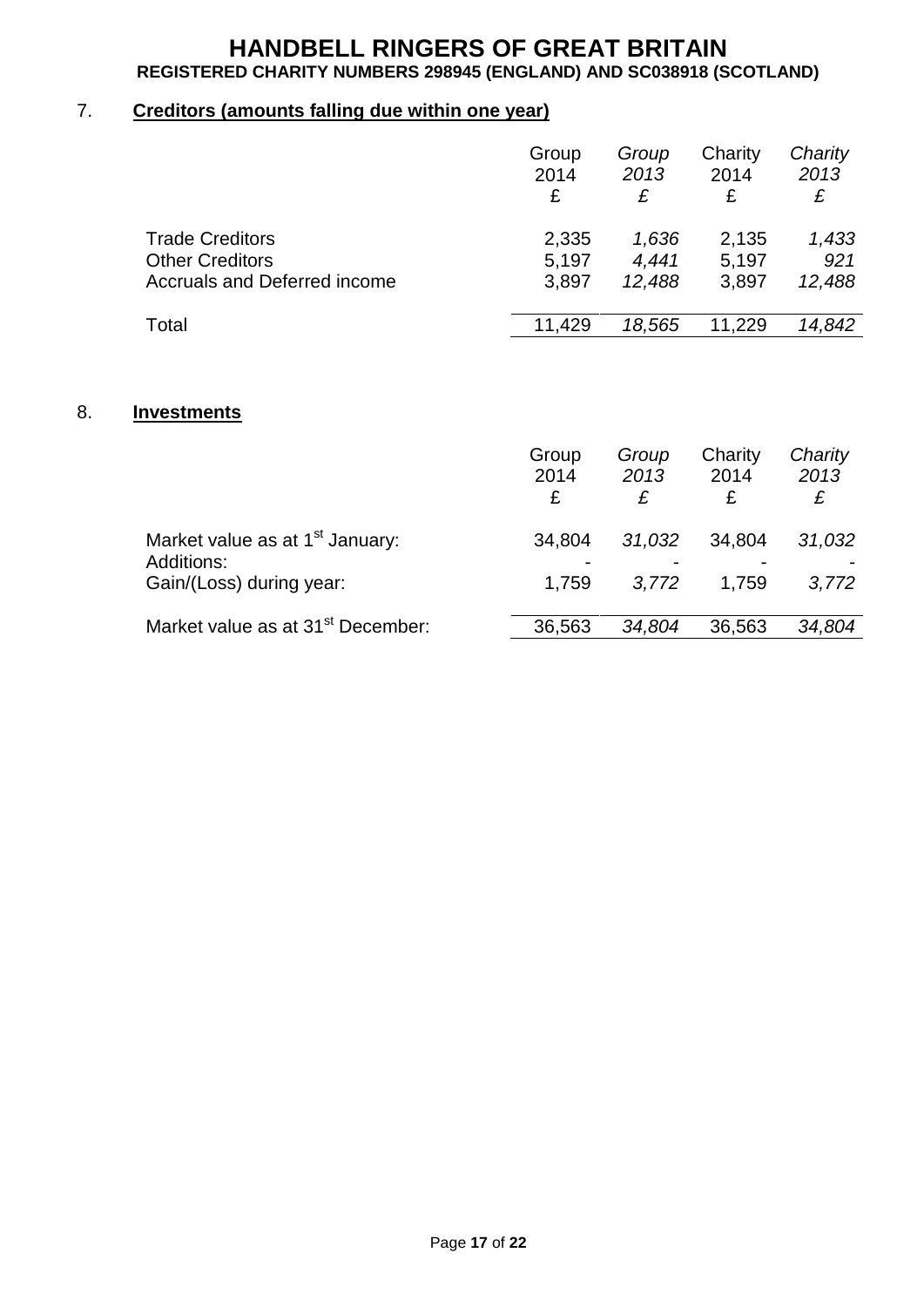### 9. **Summary of funds**

## Movement of funds (Group)

| Fund name                                                       | <b>Balances</b><br>brought<br>forward<br>£<br>01/01/2014 | Incoming<br>Resources<br>£ | Outgoing<br><b>Resources</b><br>£ | Transfers<br>£       | Gains and<br>Losses<br>£ | <b>Balances</b><br>Carried<br>Forward<br>£<br>31/12/2014 |
|-----------------------------------------------------------------|----------------------------------------------------------|----------------------------|-----------------------------------|----------------------|--------------------------|----------------------------------------------------------|
| <b>Unrestricted Funds</b>                                       |                                                          |                            |                                   |                      |                          |                                                          |
| General                                                         | 254,798                                                  | 107,837                    | (72, 782)                         | $\ddot{\phantom{a}}$ | 1,997                    | 291,850                                                  |
| Designated - National Society<br>Vaughan Evans Memorial Fund    | 4,384                                                    | 210                        |                                   | $\blacksquare$       |                          | 4,594                                                    |
| Designated - National Society<br><b>National Events Fund</b>    | 7,832                                                    | 61,578                     | (53, 637)                         | L,                   |                          | 15,773                                                   |
| Designated - South West Branch<br>South West Regional Bell Fund | 2,811                                                    | 278                        | (262)                             | $\overline{a}$       |                          | 2,827                                                    |
| Designated - South West Branch<br>Young Ringer Fund             | 2,709                                                    | 278                        | ÷.                                | $\ddot{\phantom{a}}$ | ÷,                       | 2,987                                                    |
| Designated - South East Branch Ring<br>from Scratch             | 426                                                      |                            |                                   | $\overline{a}$       |                          | 426                                                      |
| <b>Total Unrestricted Funds</b>                                 | 272,960                                                  | 170,181                    | (126, 681)                        | $\overline{a}$       | 1,997                    | 318,457                                                  |
| <b>Restricted Funds</b>                                         |                                                          |                            |                                   |                      |                          |                                                          |
| William Hartley Memorial Fund                                   | 21,500                                                   | 710                        | (1,938)                           | $\blacksquare$       | ÷,                       | 20,272                                                   |
| The 1900 Bells                                                  | 6,847                                                    | $\overline{a}$             |                                   | $\ddot{\phantom{a}}$ | $\overline{a}$           | 6,847                                                    |
| <b>Total Restricted Funds</b>                                   | 28,347                                                   | 710                        | (1,938)                           | $\ddot{\phantom{a}}$ |                          | 27,119                                                   |
| <b>Endowment Funds</b>                                          | 59,582                                                   |                            | $\blacksquare$                    | $\blacksquare$       | 4,555                    | 64,137                                                   |
| <b>Total Funds</b>                                              | 360,889                                                  | 170,891                    | (128, 619)                        | $\overline{a}$       | 6,552                    | 409,713                                                  |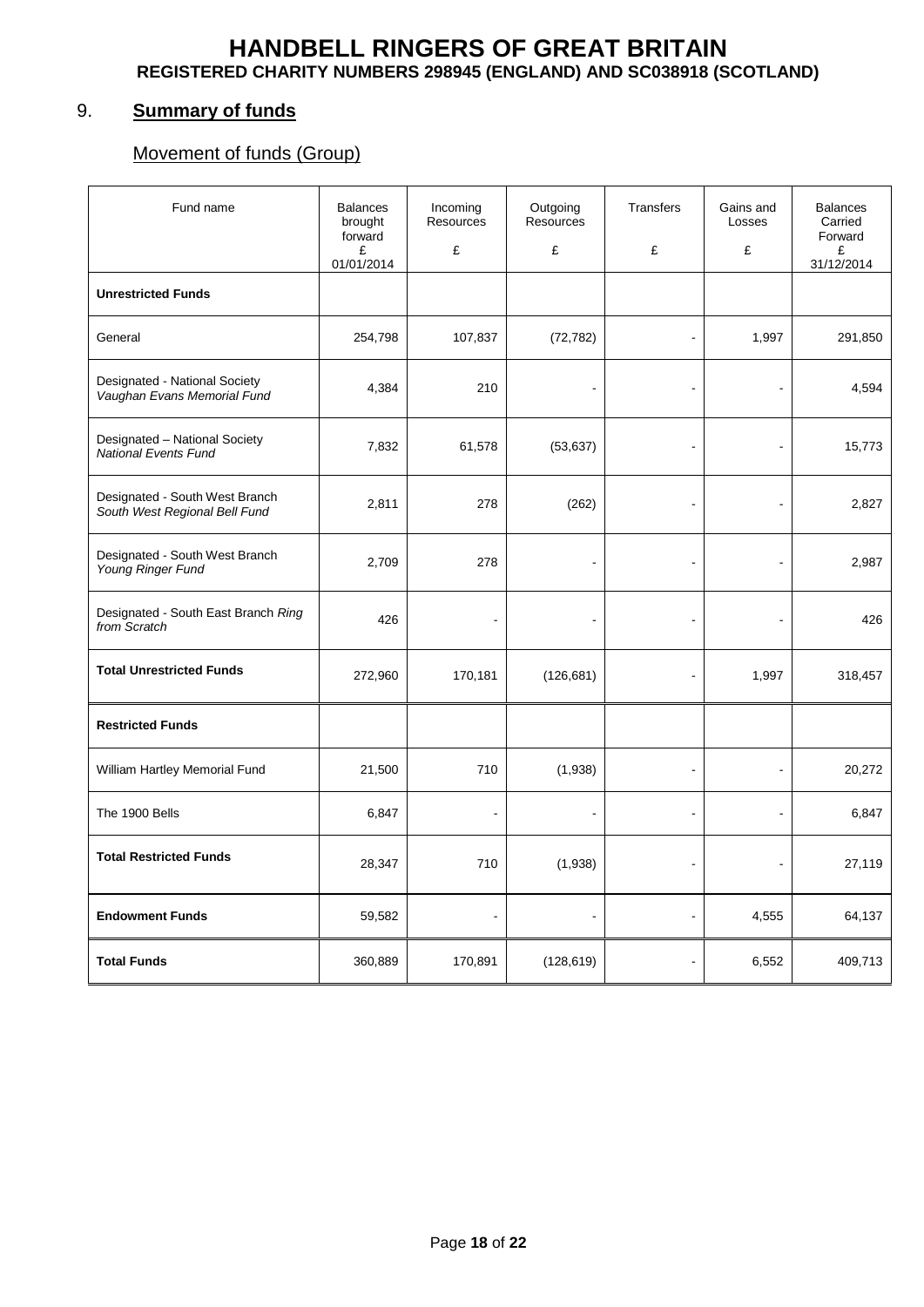## 9. **Summary of funds (continued)**

|                            |  |  | Analysis of unrestricted funds by national society, branches and subsidiary company as at |  |
|----------------------------|--|--|-------------------------------------------------------------------------------------------|--|
| 31 <sup>st</sup> December: |  |  |                                                                                           |  |

|                                                                                                                                                                    | 2014                                                                                | 2013                                                                               |
|--------------------------------------------------------------------------------------------------------------------------------------------------------------------|-------------------------------------------------------------------------------------|------------------------------------------------------------------------------------|
|                                                                                                                                                                    | £                                                                                   | £                                                                                  |
| <b>National Society</b><br>South East<br>South West<br><b>North East</b><br><b>North West</b><br>East Midlands<br><b>West Midlands</b><br>East Anglian<br>Scottish | 176,060<br>21,795<br>32,275<br>3,577<br>4,825<br>2,264<br>10,901<br>29,797<br>5,545 | 154,231<br>13,239<br>31,764<br>2,699<br>4,519<br>2,017<br>9,126<br>14,735<br>5,144 |
| <b>Total Charity</b>                                                                                                                                               | 287,039                                                                             | 237,474                                                                            |
| <b>HRGB Promotions Ltd</b>                                                                                                                                         | 31,418                                                                              | 35,486                                                                             |
| <b>Total Group</b>                                                                                                                                                 | 318,457                                                                             | 272,960                                                                            |

Within the "Unrestricted fund" balances above are the following "Designated" funds:

| <b>Branch</b>                                                                                | <b>Designation</b>                                                                                                                           | 2014                                     | <u> 2013</u>                            |
|----------------------------------------------------------------------------------------------|----------------------------------------------------------------------------------------------------------------------------------------------|------------------------------------------|-----------------------------------------|
|                                                                                              |                                                                                                                                              | £                                        | £                                       |
| <b>National Society</b><br><b>National Society</b><br>South West<br>South West<br>South East | Vaughan Evans Memorial Fund<br><b>National Events Fund</b><br>South West Regional Bell Fund<br>Young Ringer Fund<br><b>Ring from Scratch</b> | 4,594<br>15,773<br>2,827<br>2,987<br>426 | 4,384<br>7,832<br>2,811<br>2,709<br>426 |
| Total                                                                                        |                                                                                                                                              | 26,607                                   | 18,162                                  |
| "Endowment funds" comprise:                                                                  |                                                                                                                                              |                                          |                                         |
|                                                                                              | <b>Fixed Assets</b>                                                                                                                          | 2014                                     | <u> 2013</u>                            |
|                                                                                              |                                                                                                                                              | £                                        | £                                       |
| Liversedge handbells                                                                         | Bells, chimes etc. held for loan to registered HRGB teams                                                                                    | 39,820<br>24,317                         | 39,820<br>19,762                        |
|                                                                                              |                                                                                                                                              | 64,137                                   | 59,582                                  |
|                                                                                              | An explanation of these funds is given at note 3.                                                                                            |                                          |                                         |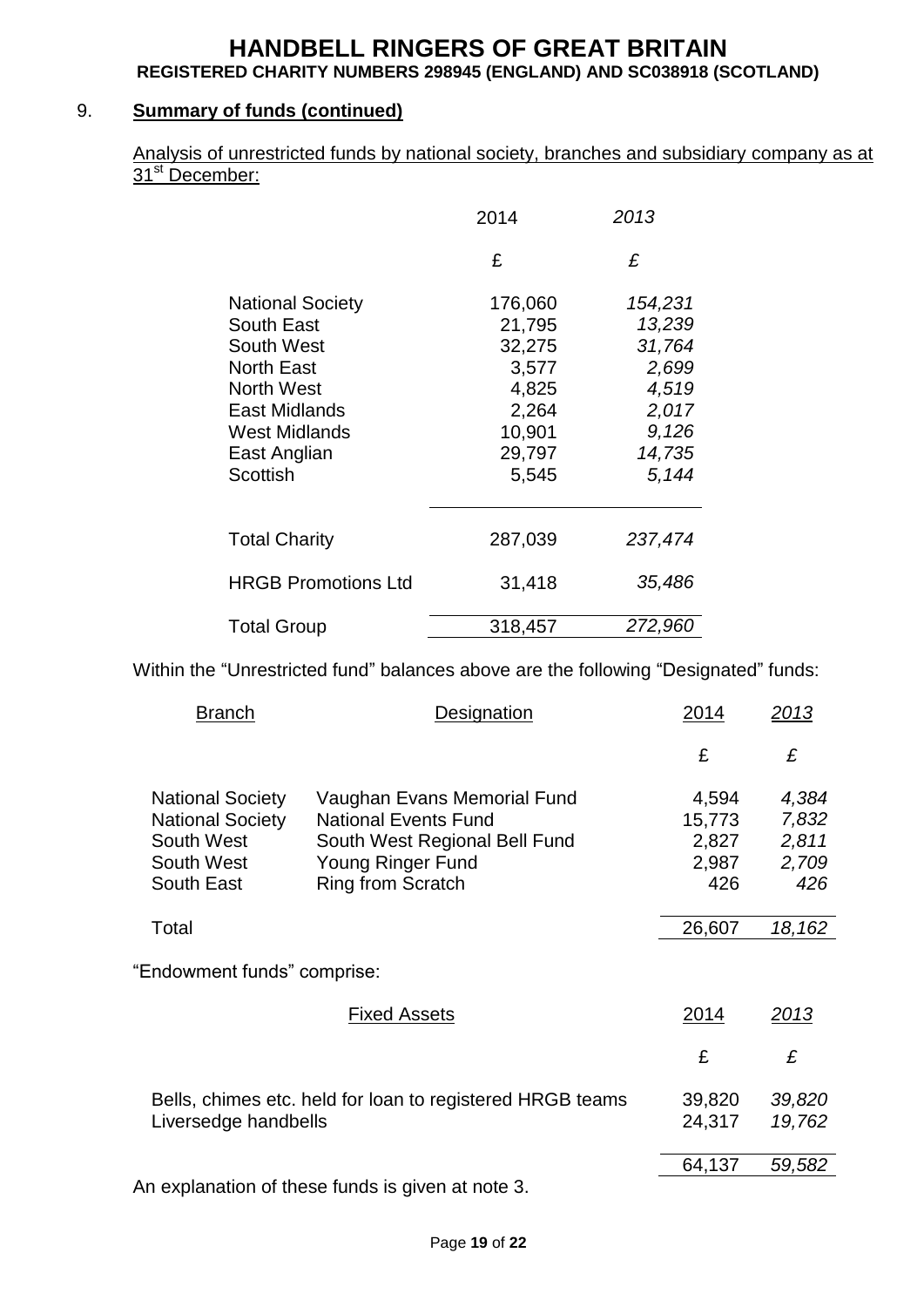#### 10. **Accounting Fees**

| Group | Group | Charity | Charity |
|-------|-------|---------|---------|
| 2014  | 2013  | 2014    | 2013    |
| £     | £     | £       | £       |
| 800   | 810   | 600     | 610     |

These fees relate to work carried out by independent accountants in providing the charity with advice regarding value added tax and completing examinations of accounts.

#### 11. **Related party transactions**

At  $31<sup>st</sup>$  December 2014 a WHMF loan of £4,500 was still outstanding for the St Lawrence Chobham Handbell Ringers of which Tim Willetts (HRGB Chairman) is a guarantor if the loan was to be defaulted on. The loan is currently well within re-payment terms.

#### 12. **Capital commitments**

At 31<sup>st</sup> December 2014 there were no potential financial commitments.

#### 13. **Support costs**

SORP 2005 requires support costs such as administration, postage, telephone, depreciation etc to be allocated to the relevant activity cost category they support. The Trustees do not consider it cost beneficial to set up systems to allocate such costs and accordingly have shown such support costs separately under charitable activities.

#### 14. **Governance costs**

These costs are associated with the governance arrangements of the charity which relate to its general running and statutory obligations. These include the costs of holding Trustees' meetings, bank charges incurred from our current account holders, transaction & service charges from our card processors and accountancy fees.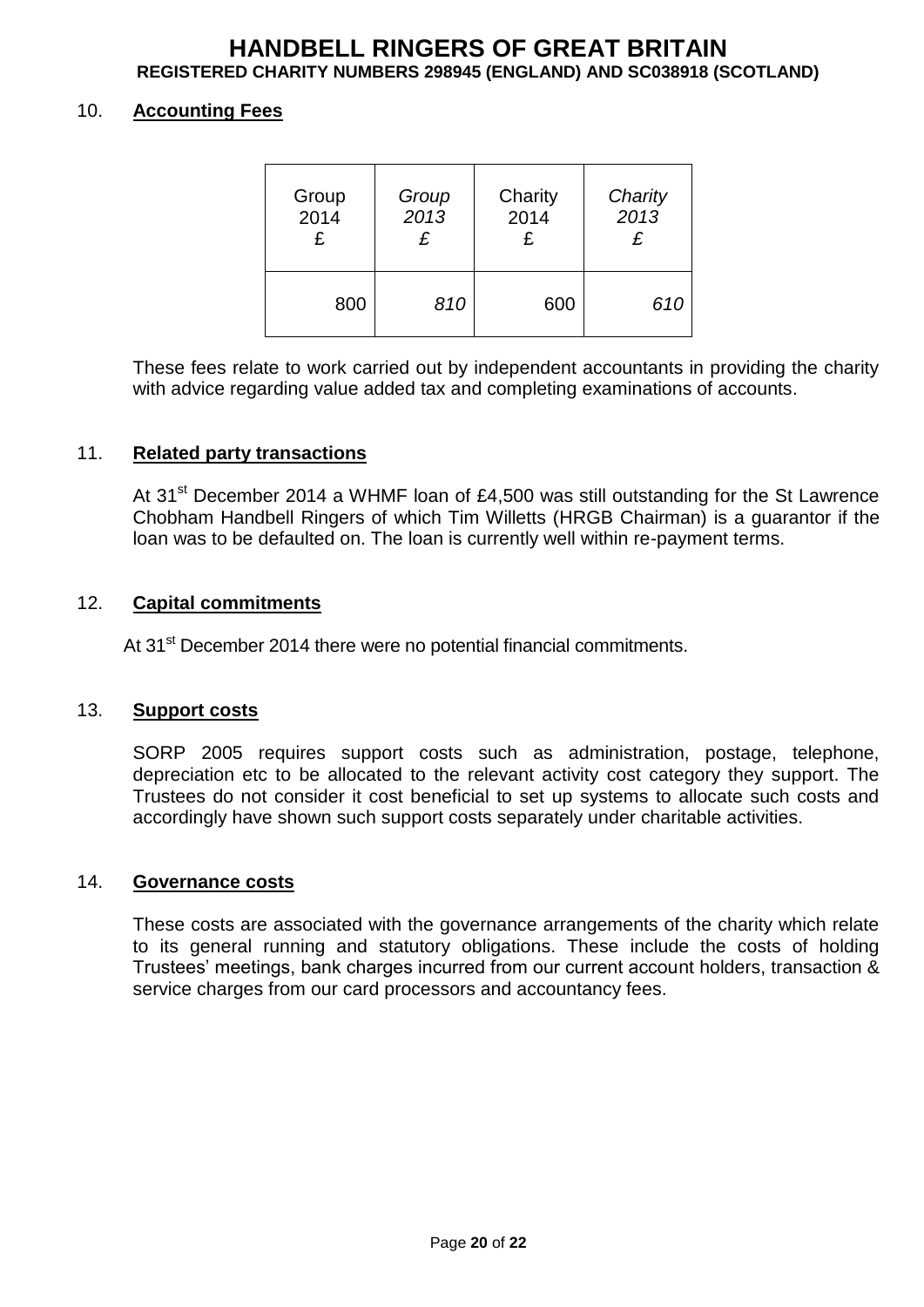#### 15. **Donations Received**

Donations received comprise:

|                                                                                                               | 2014<br>£         | 2013<br>£                 |
|---------------------------------------------------------------------------------------------------------------|-------------------|---------------------------|
| <b>William Hartley Memorial Fund</b><br><b>SW Young Ringer Fund</b><br>Vaughan Evans Memorial Fund<br>General | 420<br>190<br>563 | 778<br>50<br>254<br>1,258 |
| Bells / Equipment*                                                                                            | 24,015            |                           |
| <b>TOTAL</b>                                                                                                  | 25,188            | 2,340                     |

**\***Donations of Bells / Equipment consist of:

| <b>WM Region</b> | Belleplates (£800)          | from the West Midlands Bell Ensemble (a) |
|------------------|-----------------------------|------------------------------------------|
| <b>WM Region</b> | Mallets (£300)              | from the West Midlands Bell Ensemble (a) |
| EA Region        | Handbells (£14,915)         | Deed of Gift <sup>(b)</sup>              |
| <b>SE Region</b> | "Exeter" Handbells (£8,000) | from the Hamilton Ringers <sup>(c)</sup> |

<sup>(a)</sup> – Valuation by Roger Thomas (HRGB)<br><sup>(b)</sup> – Valuation by Mark Walland from the Whitechapel Foundry<br><sup>(c)</sup> – Valuation by Keith Rowland (HRGB)